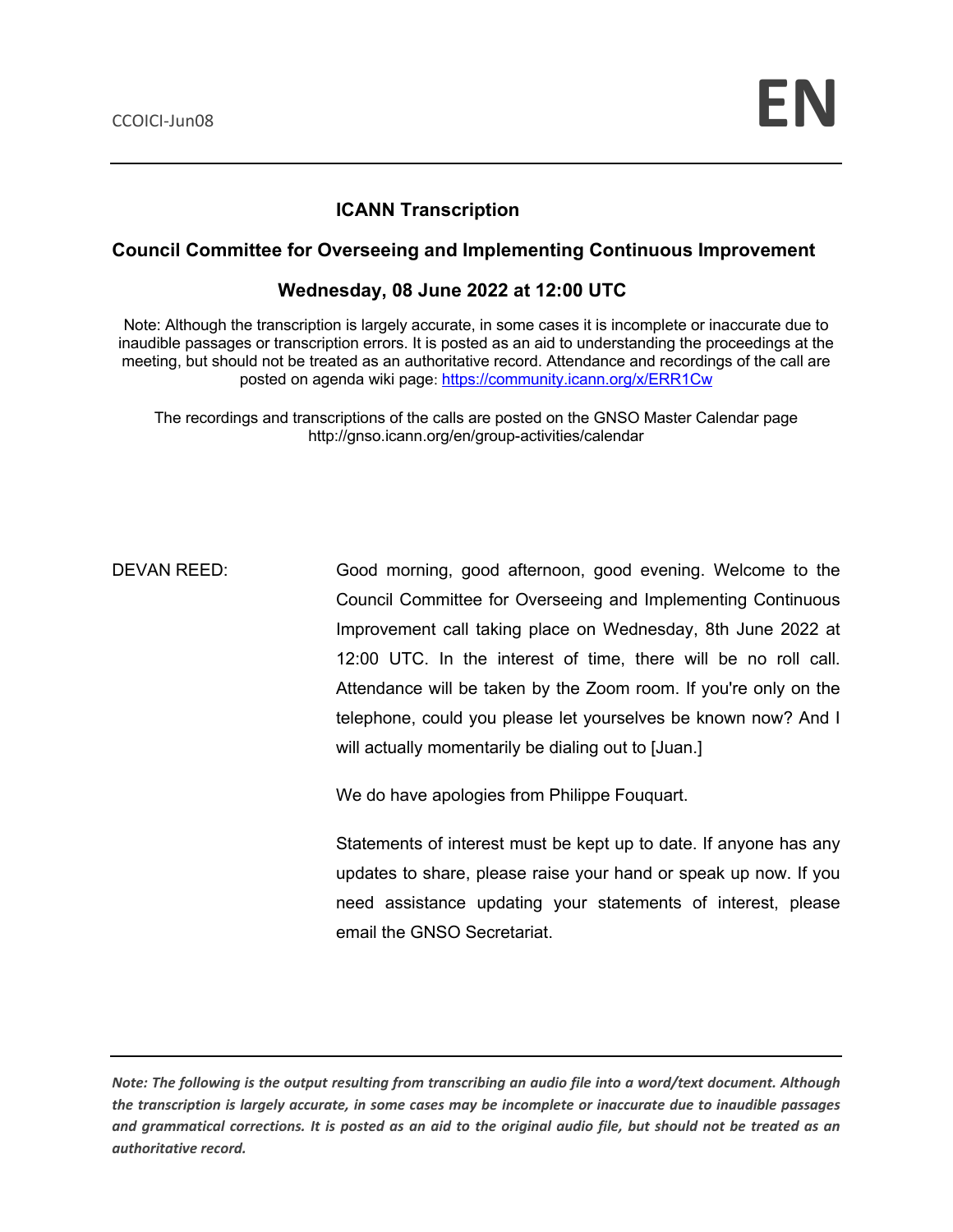All documentation and information can be found on the wiki space. Recordings will be posted on the wiki space shortly after the end of the call. Please remember to say your name before speaking.

As a reminder, those who take part in the ICANN multistakeholder process are to comply with the expected standards of behavior. Thank you. And over to our chair, Olga Cavalli. Please begin.

OLGA CAVALLI: Thank you very much, Devan. Good morning, good afternoon, good evening. Thank you for joining with us. And let's remember the work that we have been doing. Can we check the work plan status and see all the greens we have? A lot of greens completed, we're doing a good job.

> And we still have things to review. So we will continue with—let me check the agenda. And I remind you about. Remember, please, the status designations about complete, partially complete, action decision required, not applicable for action, implementation plan, implementation ongoing and won't be implemented are the different status designations.

> And so we have done quite a good job until the moment, so we have to continue with the review of recommendation number six, supporting organizations by subcommittee accountability and then [inaudible] document that will be shared in the screen and I will give the floor to Ariel.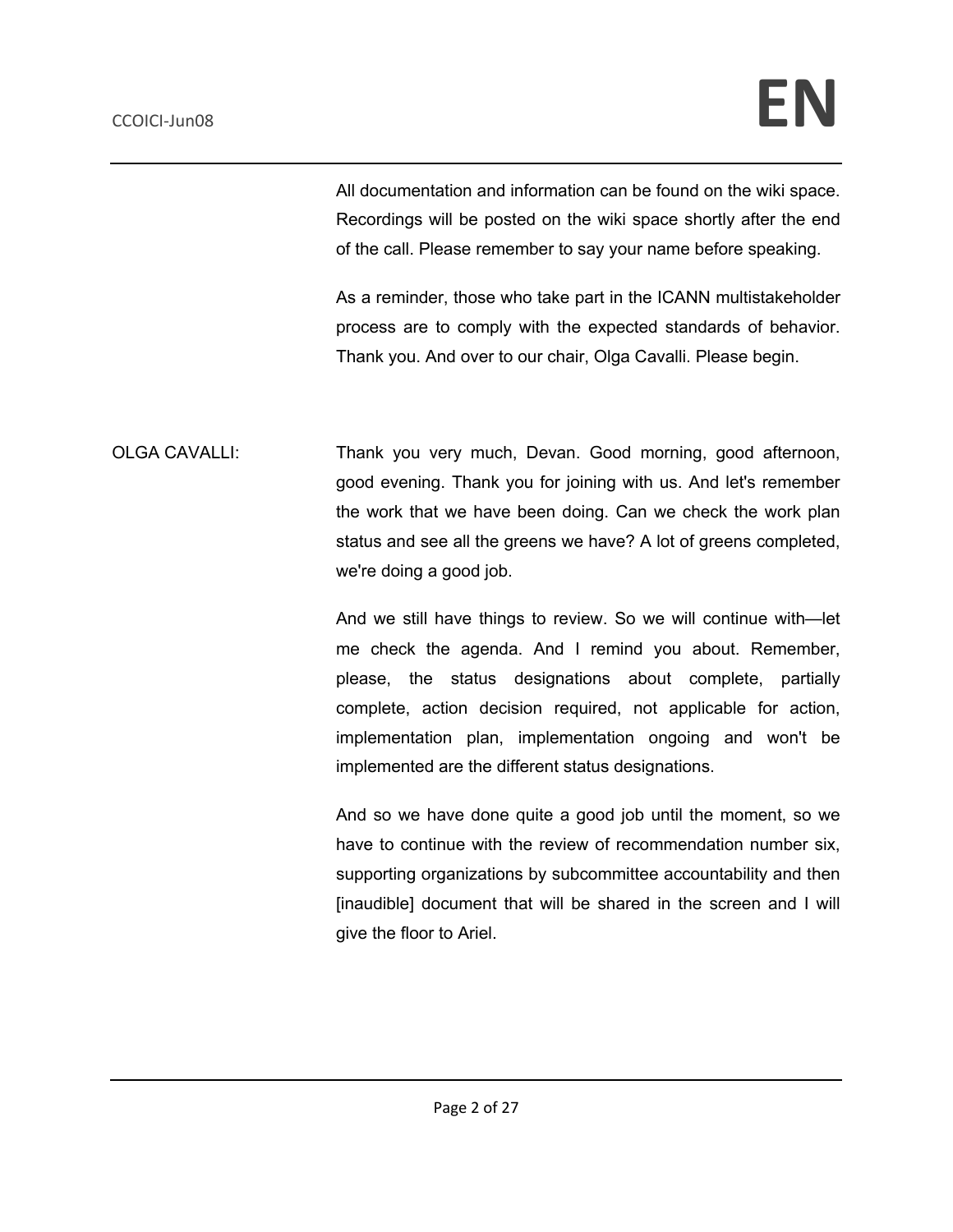ARIEL LIANG: Thanks very much, Olga. So please give me one moment to pull up the document. I also put the link in the chats so folks can review this on your screen. So recommendations six. So I will just read the beginning paragraph that provides the kind of overview what this recommendation is about. Each SO/AC group should implement these good practices to the extent is practices are applicable and an improvement over present practices. It is not recommended that implementation of these practices be required. Nor is it recommended that any changes be made to the ICANN bylaws. It should be noted that the operational standards for periodic organizational reviews conducted by ICANN could include an assessment of good practices implementation in the AC or SO subject to the review.

> So this recommendation is basically about best practices related to the accountability, transparency, participation, outreach and updates to policies and procedures in each ICANN community group. And as the introduction paragraph noted, this is not a mandatory recommendation. So it's not a big deal if GNSO Council deems that a recommendation, even if it's applicable, it doesn't wish to implement it because it's really just about best practice to enhance the accountability of each group.

> So just to give you kind of a quick glimpse of the staff assessment, when we go through each of these individual recommendations, we believe the vast majority of them have already been implemented by the GNSO Council just based on our current practice and rules, guidelines noted in the operating procedure. So we've already done most of it. And then the rest of it is mostly not applicable to the GNSO Council, with the exception of one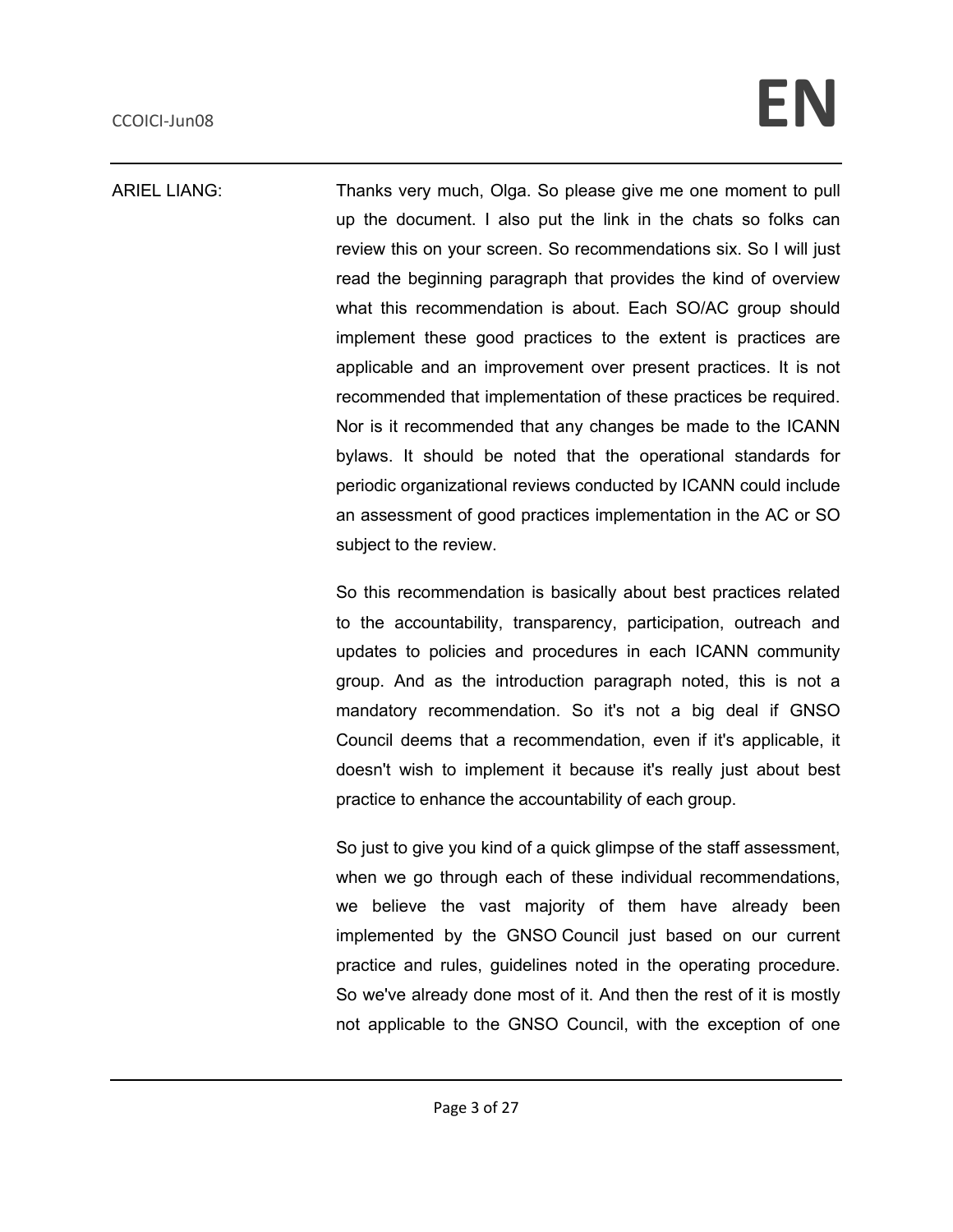recommendation that we believe might be applicable to the Council, but it's up to the Council to decide whether you want to implement it or not. Because it's not a mandatory requirement.

So that's a quick overview of this recommendation. And I will go through the detail one by one so we can do a more detailed review of each of them. And then we'll also provide the rationale for our assessment.

So let's take a look at the first group, it's 6.1. These are all the recommendations related to accountability. The first one says 6.1.1, SO AC groups should document their decision making methods, indicating any presiding officers, decision making bodies, and whether decisions are binding or nonbinding. So the staff assessment is that the Council has already completed this, because in the GNSO operating procedure, chapter 4.0, voting, the section, it has documented the decision making method, and I'm just going to quickly click on the link here. This is Chapter 4.0, about voting by the Council. So you can see there's a quorum, voting thresholds, requirements, details regarding the motions, and also absentee voting. So I'm not going to go through every single section of this chapter, but as you can see, the Council's methodology for decision making is very thoroughly documented in the operating procedure. So we believe this recommendation has already been completed. I will stop here. That's the first one.

OLGA CAVALLI: Okay. Comments, questions, reactions? I have a question, but it's not about our issue. When was this GNSO operating procedures chapter voting established? Just [inaudible]. Do we know?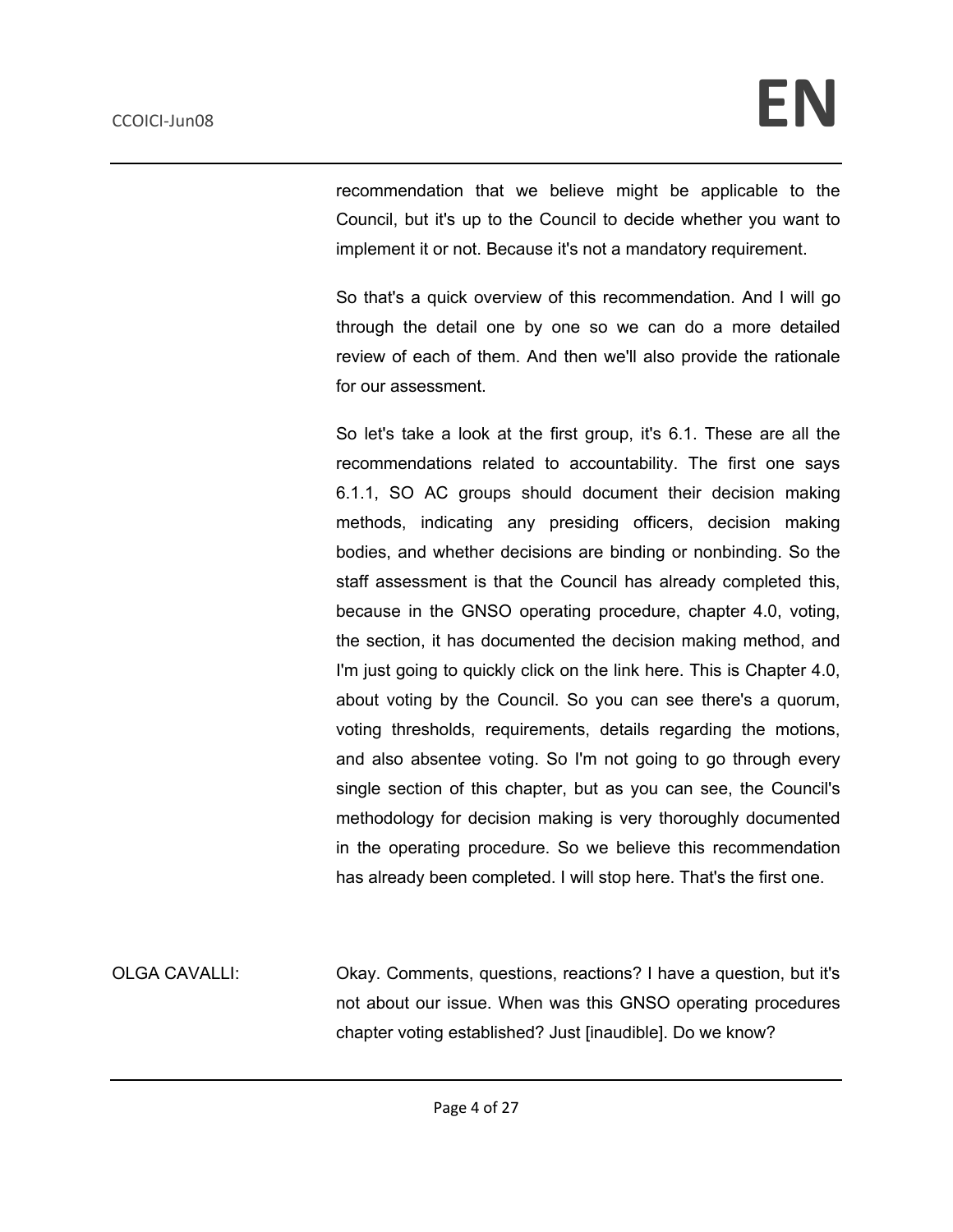ARIEL LIANG: Maybe I will defer to Marika or [inaudible], they're the expert.

OLGA CAVALLI: Just on anecdote question.

- MARIKA KONINGS: Yeah, I would need to take a guess. But I think that all comes out of the 2004 review, I would say. Maybe there are some minor changes that have been made. But at least I think that the kind of consensus designation I recall discussing some of that, as well, as part of all the review work that went on, I think, coming out of the 2004 review, which basically got implemented, I think around 2008, but of course, operating procedures have gone through a number of updates and changes. So some things may have changed here. We don't maybe have the exact date at hand. But I think this is already kind of a long-standing section that is in operating procedures.
- OLGA CAVALLI: So exactly. That's my question. If it's long-standing document, we all know that it's well known by GNSO. Any comments, reactions Marika, Julie says Marika is correct, long-standing section, well documented. So everyone is aware of this document. This was my question. Any comments, reactions? Agreements with the suggested assessment from staff. Are we okay with it? Manju says agree. Thomas agrees. Thank you, Thomas. Wisdom, very satisfied with the document. Thank you, Wisdom. Plus one from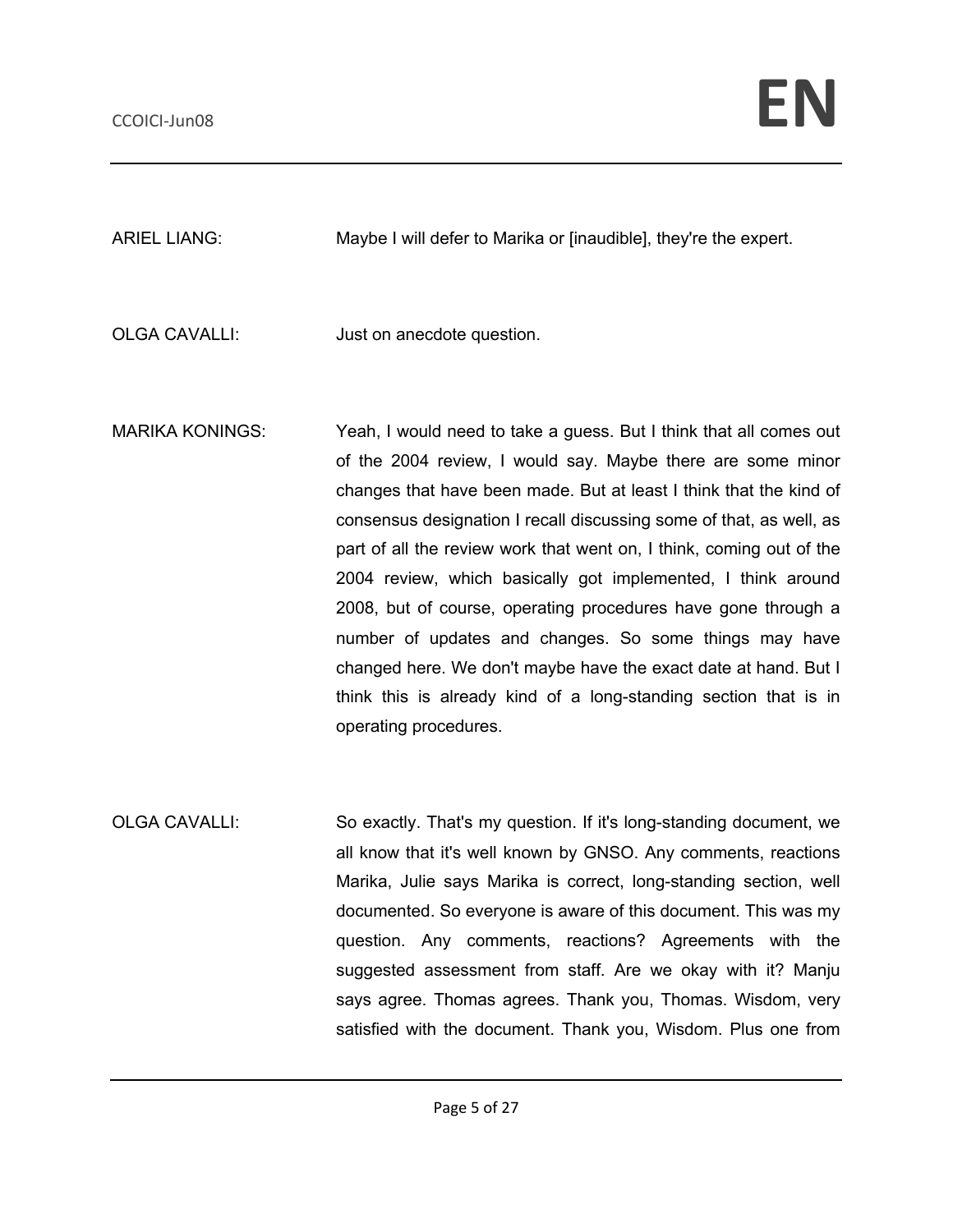Sebastien. Flip, plus one, also agreed. Desiree. I think we have agreement. Unless I haven't seen all the comments. Okay, thank you very much, Ariel. And this, we can mark this as complete. Thank you very much.

ARIEL LIANG: Thanks, everybody, for the inputs. We'll move on to 6.1.2. It says SO/AC groups should document their procedures for members to challenge the process used for an election or formal decision. So staff assessment for this recommendation is it's not applicable for action. Because the challenge process for election or formal decision is not envisioned in the GNSO Council operating procedure. And the Council already has a very detailed method for voting as you have seen in the operating procedure. So it has a designated process and timeline to consider a decision or conduct an election.

> And in particular, we want to note that usually for a voat, it has included a very reasonable timeframe for the Council to consider the matter, and then provide input prior to the vote. And there's also an existing mechanism for Councilors to amend a motion or defer a motion. So because of these existing mechanisms, it's not envisioned that decision, once it's made, it can be challenged or appealed. It's final. So that's why we believe this recommendation is not applicable for action due to the existing mechanisms and methodologies documented in the operating procedure for GNSO Council decision making. So this is our assessment for 6.1.2. And happy to hear others' comments and input on this.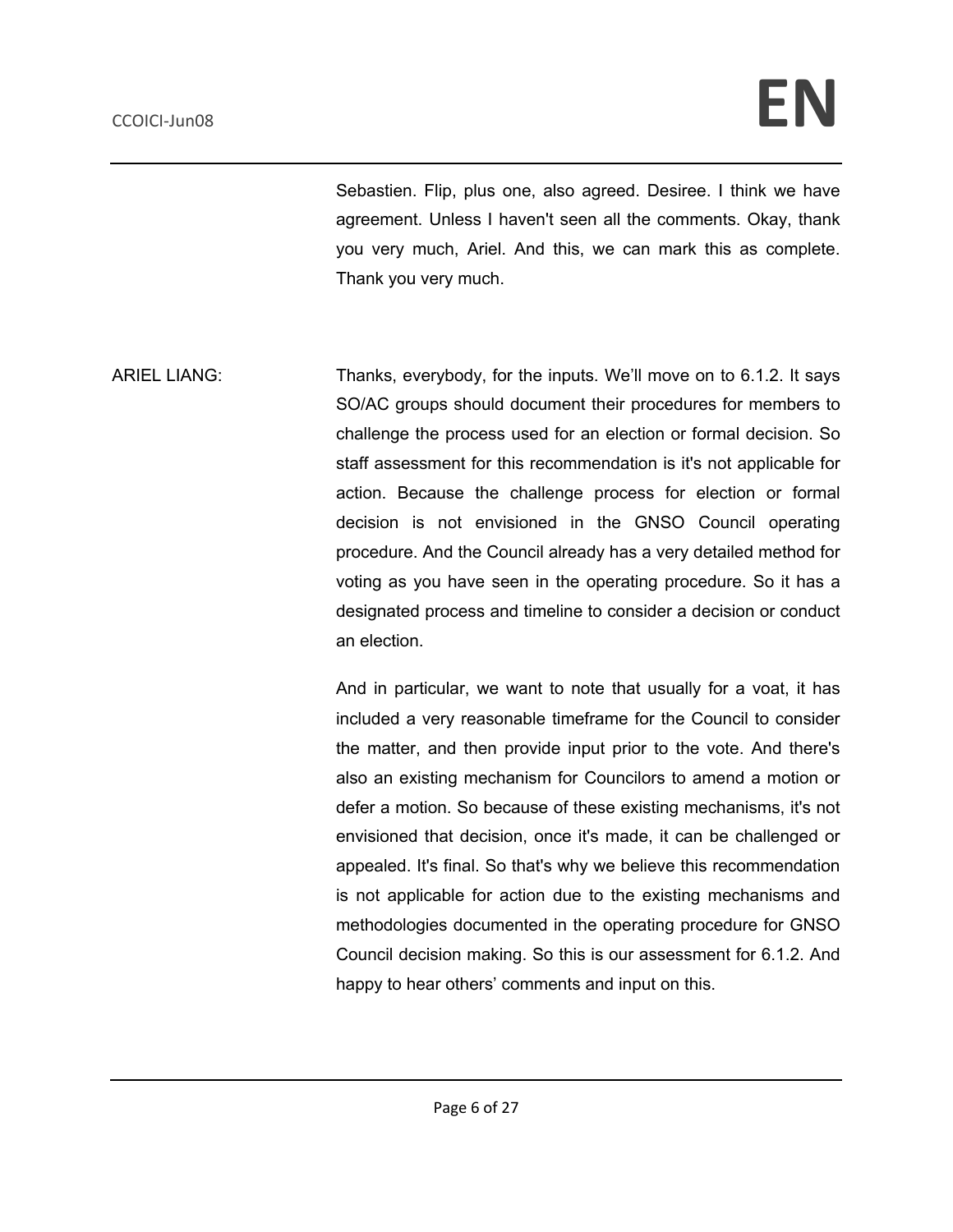OLGA CAVALLI: Thank you very much, Ariel. Reactions, comments, agreements with the assessment made by staff? Thomas agrees. Antonia agrees, [inaudible] I think this is looking good. Plus or from Flip. Wisdom agrees. Manju agrees. And plus one, agree from Sebastien. Antonia agrees. Thank you. And let's move on. Thank you very much.

ARIEL LIANG: Thank you, everybody, for the comments. So we're moving on swimmingly. And also, I will put the recommendation number in the chat so we know what folks are commenting about. So now we're moving on to a 6.1.3.

> So what it says is SO/AC groups should document their procedures for nonmembers to challenge decisions regarding their eligibility to become a member. So what it implies is for non-Councilor to challenge a decision regarding their eligibility to become a Councilor. So if you read it that way, it sounds pretty odd in the Council context. And indeed based on staff assessment, it's not a applicable recommendation for the Council, because the Council is a representative body comprised of members appointed by stakeholder groups, constituencies, as well as appointees from the Nominating Committee. So if any challenge pertaining to the membership eligibility arises, it should be addressed in the SG/C and NomCom level, not at the Council level, because the Council is just a representative body. So that's why we assessed that 6.1.3 is not applicable for action. Happy to hear others' input on this.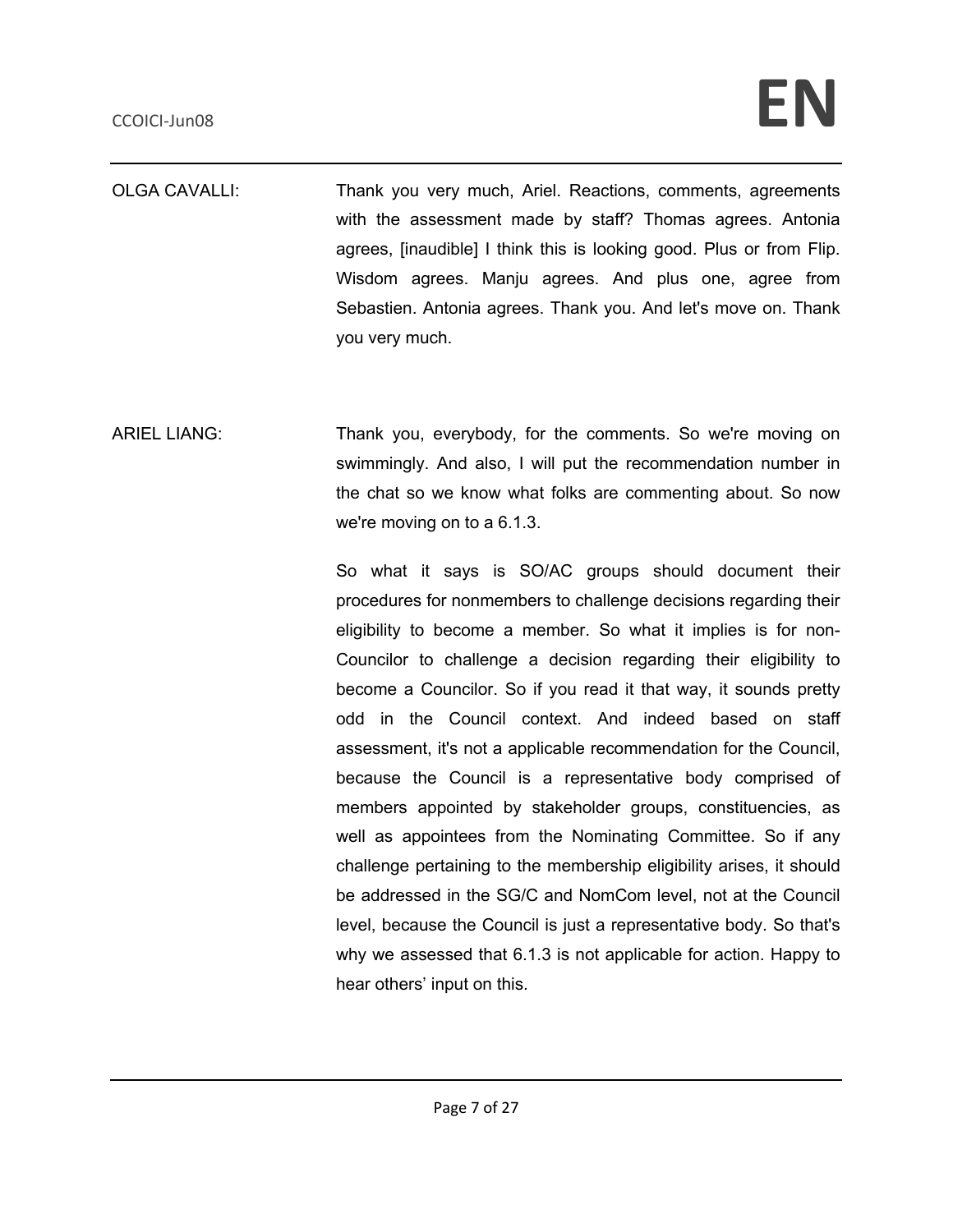OLGA CAVALLI: Thank you very much. So for 6.1.3, any comments, reactions, agreements with the assessment about being not applicable for action? Agrees, Flip, Desiree says not applicable. Thank you. Manju agrees. Plus one from Sebastien. Wisdom agrees. Thank you, Thomas. Okay, I think we heard from everyone. Thank you. Thank you very much everyone. Ariel, floor is yours so we can continue.

ARIEL LIANG: Chay, sounds good. So moving on, we're heading to one 6.1.4. This recommendation writes SO/AC groups should document unwritten procedures and customs that have been developed during the course of practice and make them part of their procedural operation documents, charters and or bylaws.

> So for this recommendation, we also believe it is completed, because the Council is known for having extensive procedures in various areas of work and this is reflected in the Council operating procedure. And then the operating procedure also has annexes. For example, there's one about working group guidelines and then there are other procedures and processes documented on the public facing website for the GNSO Council. So we already have a lot of procedure for many areas of work.

> And in addition, this group is set up because its purpose is to allow for continuous scoping, execution of projects that are focused on the GNSO structure, procedure and process improvement. And for example, if any additional unwritten procedures and custom that arises and need to be memorialized, this can be addressed by a CCOICI in the future.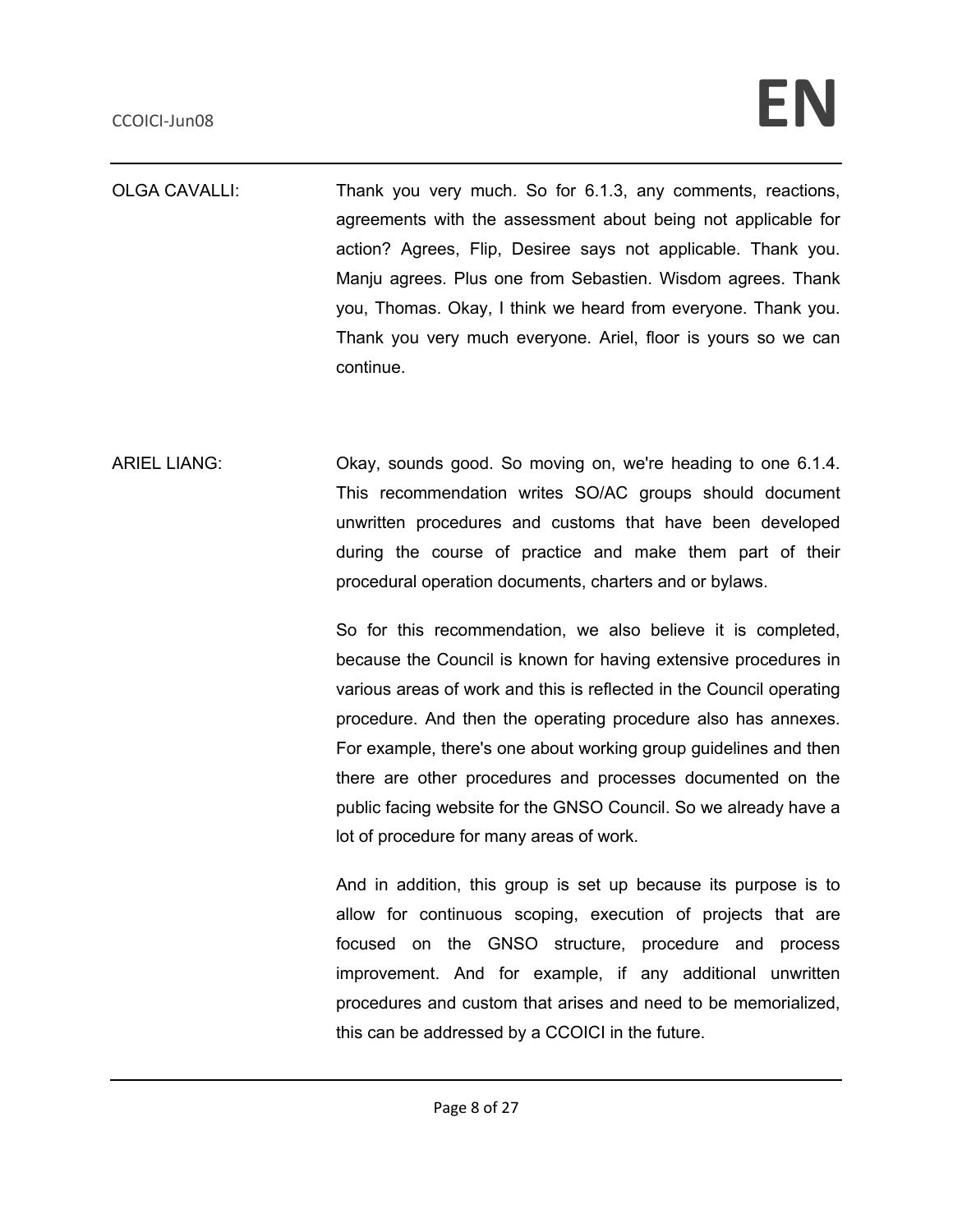So because the Council already has the mechanism in place to document unwritten procedure, and then this mechanism is basically the CCOICI and this framework of continuous improvement, that's why we believe this recommendation has been completed and no further action is needed beyond what the mechanism was already put in place. So yeah, that's our assessment and happy to hear others comment on this.

OLGA CAVALLI: So about 6.1.4, Desiree agrees. Let's see whether other colleagues agree. Flip agrees. Thomas agrees. Wisdom agrees. And Sebastien agrees. Plus one from Antonia. Thank you. Thank you very much, everyone. So let's move on to 6.1.5.

ARIEL LIANG: Sounds good. Thanks, everybody. And so this recommendation is the only one we believe that action decision may be required. So I'll provide some detail about this one. So the recommendation reads each year SO/AC groups should publish a brief report on what they have done during the prior year to improve accountability, transparency and participation, describe where they might have fallen short and any plans for future improvements.

> So in other words, this recommendation is about a specific report on accountability, transparency and participation. And as we know, the Council does not currently have a dedicated report on this subject matter. But staff also note that the Council has already published a variety of materials such as the report stemming from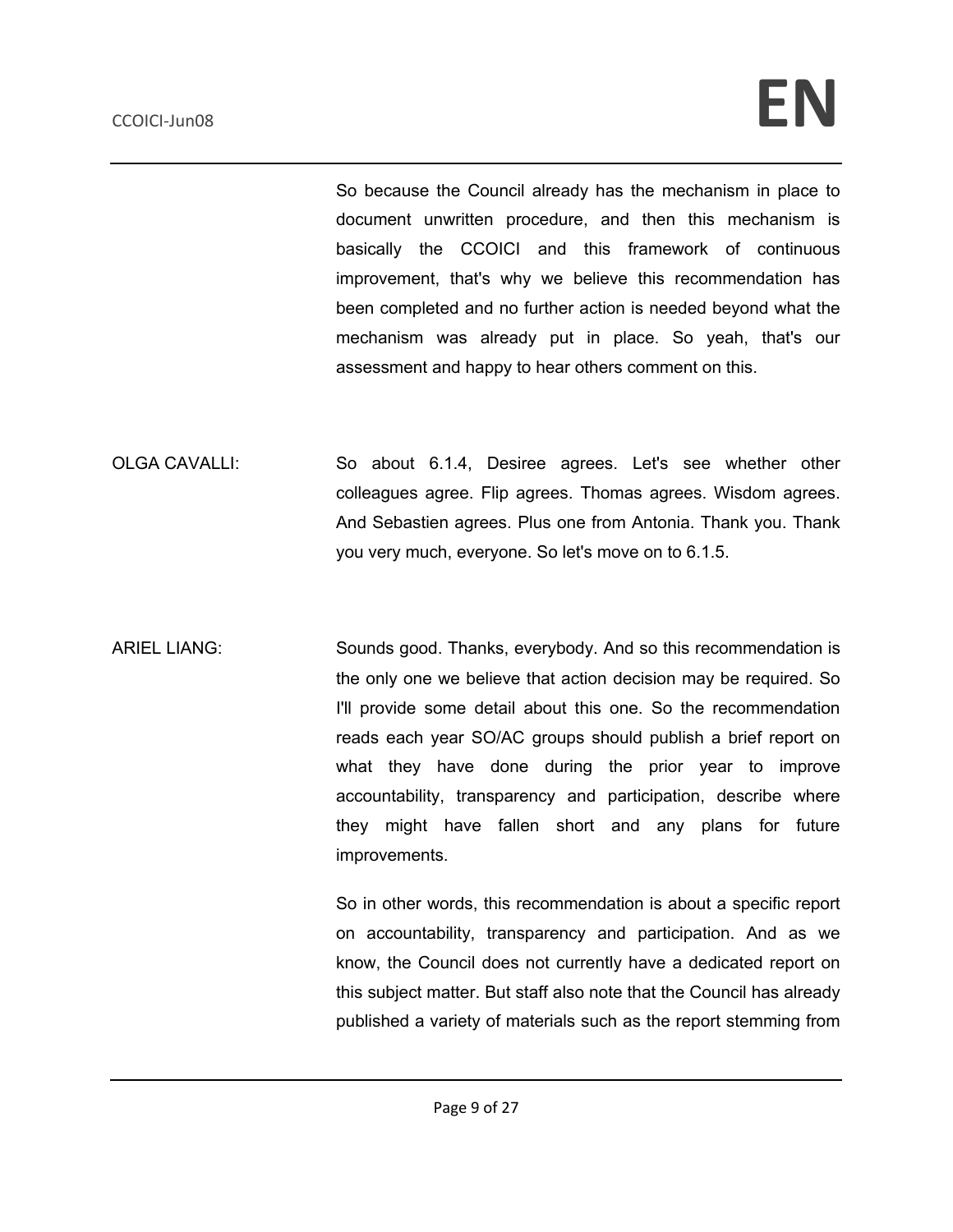the strategic planning session and to assess the Council's effectiveness as a policy development process manager. So that can be related to accountability, transparency, participation in working groups, for example.

And then there's also other materials such as the candidate statement from the GNSO chair during elections. So the chair will provide some assessment on that, we believe, to touch on that topic in their candidate statement. And then we also have other materials like the policy update webinar, just for the GNSO Council and the policy briefing document that provides supplementary information PDPs participation level, the progresses it has made, the challenges it's facing. And so all this information should help hold the Council accountable for its manager role as for the PDPs.

So we note there are existing materials that may have touch on the subject matter, it's just not in the form of a dedicated report. But because the dedicated report does not exist, and if the Council wish to consider to develop that in order to satisfy this recommendation, then it probably should have a dedicated report just for this on the subject. And it can be a report that's published on an annual basis. But at the same time, we want to note that this recommendation is not mandatory. So it just serves as a best practice. And if the Council doesn't believe it's necessary because we already have other mechanisms in place to hold the Council accountable and report on that to the ICANN community, then we can possibly do away with the report too. So I will stop here and see whether there's any comments, feedback, questions about this recommendation.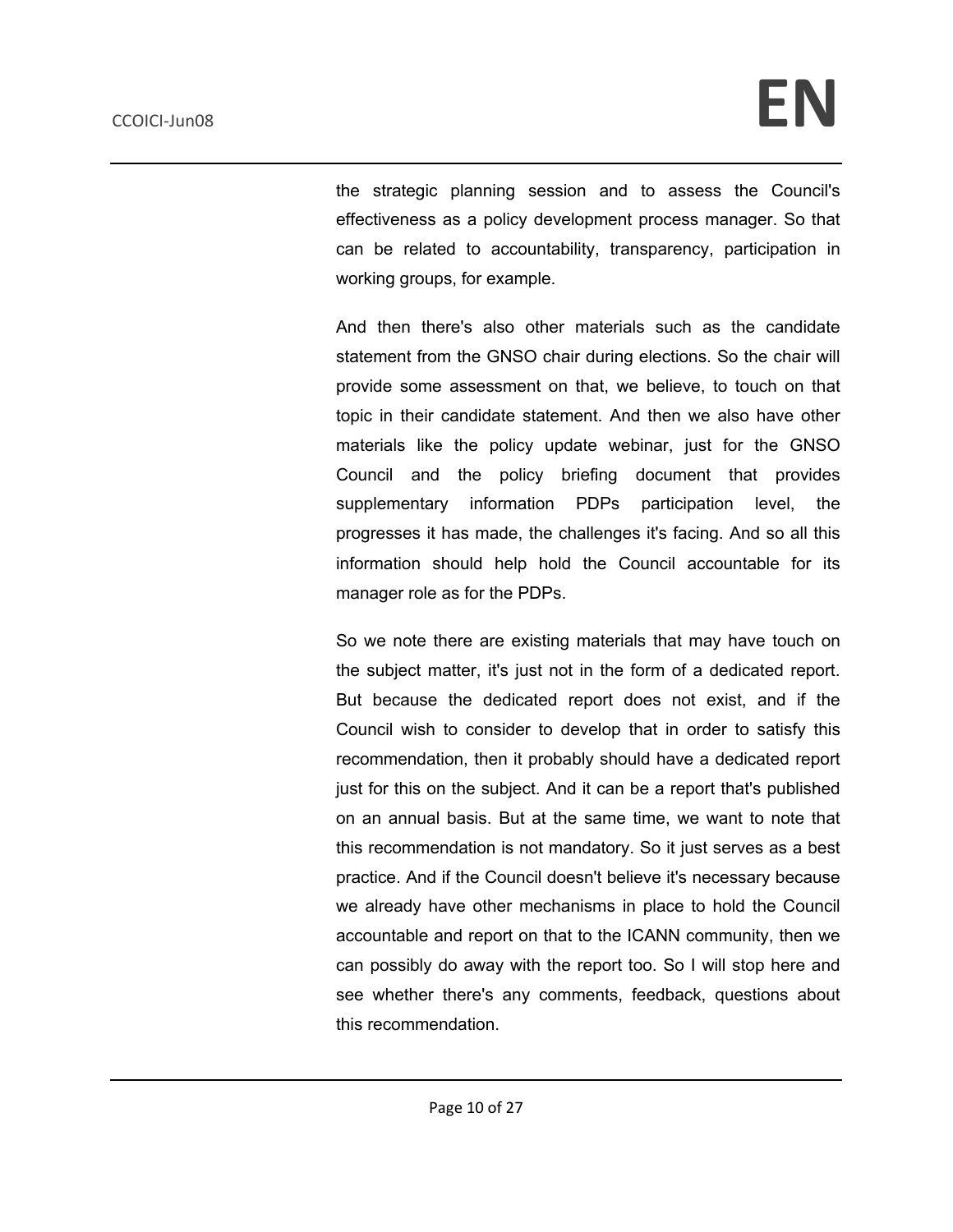OLGA CAVALLI: Thank you. I think GNSO does document many, many things. I was not aware that we didn't have a kind of annual report that gathers all together. Perhaps it could be a good idea. I [don't] think it could be a lot of work just putting together different pieces of text and in certain order. And but it's not mandatory. So I will hear what our colleagues think about this. Comments, reactions? Should we have that report? Should we live with what we have and just as it is not mandatory, so we can just avoid this?

> Marika says there is an annual report that ICANN Org produces that also reports on GNSO activities but not specifically covering accountability, transparency and participation. Okay, thanks, Marika for that. Should we live with what we have and not going towards annual report from the GNSO? Thomas, the floor is yours.

THOMAS RICKERT: Hi, everybody. I'm inclined to follow the staff suggestion. However, I'd be interested in learning what the next inflection point at which an annual report could be called for would be, because I think that it's important to evidence accountability and transparency and all that. So maybe we can reserve that for later. But I'm not sure what the options are.

OLGA CAVALLI: Thank you, Thomas. Manju says kind of nonchalant on this one. I don't know the word nonchalant. Happy either way, do it or not.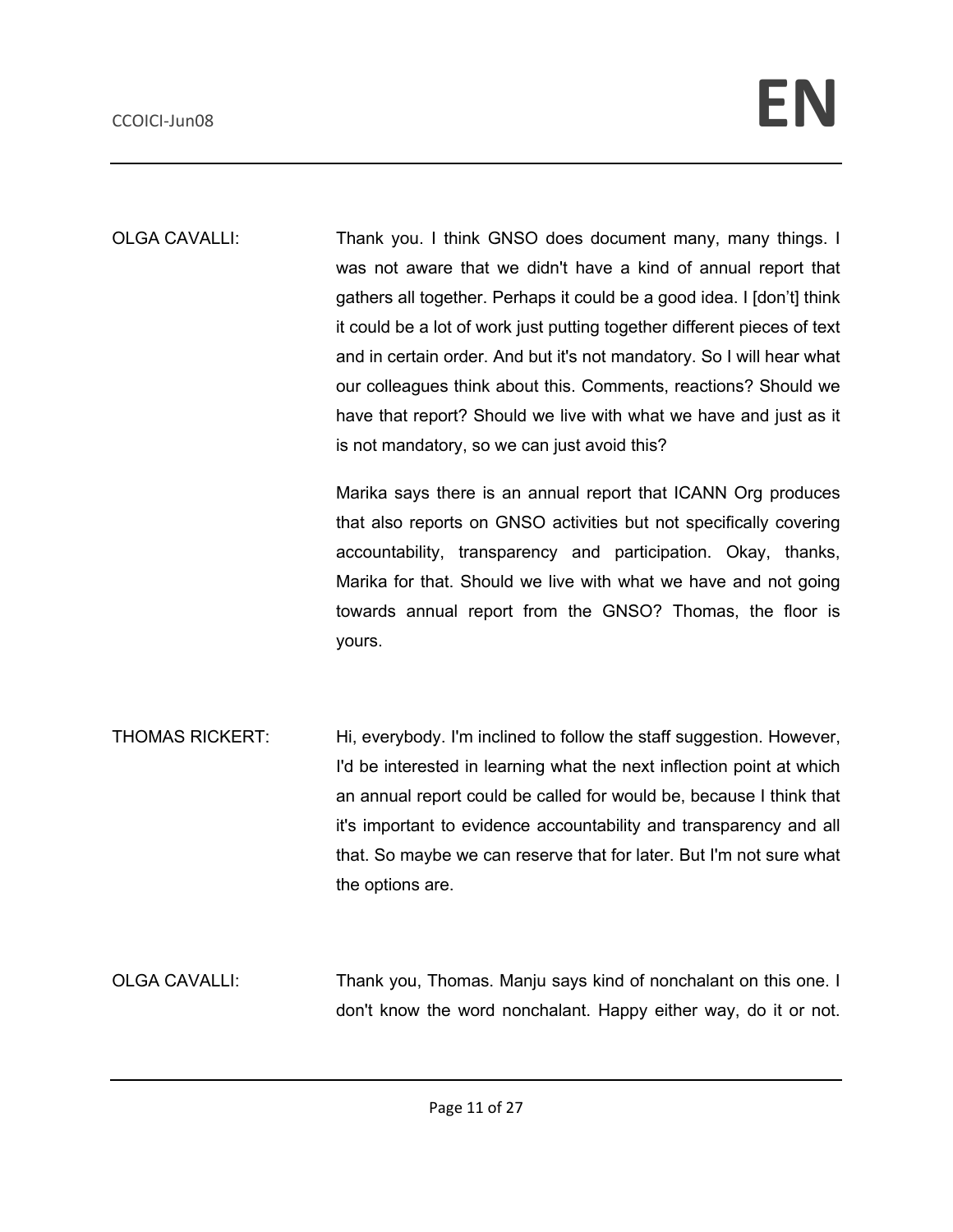Just a bit worried about the workload, no matter if it all fall on staff or us. Thank you very much, Manju. And I have Marika next.

MARIKA KONINGS: Thanks. To Thomas's point, of course, at any point in time, if the Council believes it needs to do more reporting or if that's a request from stakeholder groups or constituencies, I don't think there needs to be kind of a set point at which that happens. Anyone can kind of bring that to the table and put that forward as a suggestion. But having said that, I think as you're all aware, there is already a lot of reporting that happens on the GNSO side, in addition to some of the things that are listed here, there's of course, as well, your project management tools that the Council has and that are, for example, the project packages for each initiative that are shared on a monthly basis that also report on participation and attendance.

> And those records are also of course publicly available for each report. From a transparency perspective, I think everything is publicly available. So I don't think there's anything that is kind of not publicly shared. And so I'm kind of assuming that this is something, this report, which was seen in—maybe for those parts of ICANN where maybe that is less of a tradition or where there is a need to kind of change those practices and procedures. But at least I think on the work that the GNSO does, all of that is already happening and may be less relevant to kind of report on changes to that as it seems that it's already at a very high level.

> And of course, if there is a need to kind of bundle that up, that is something that could be done. I think, as some pointed out in the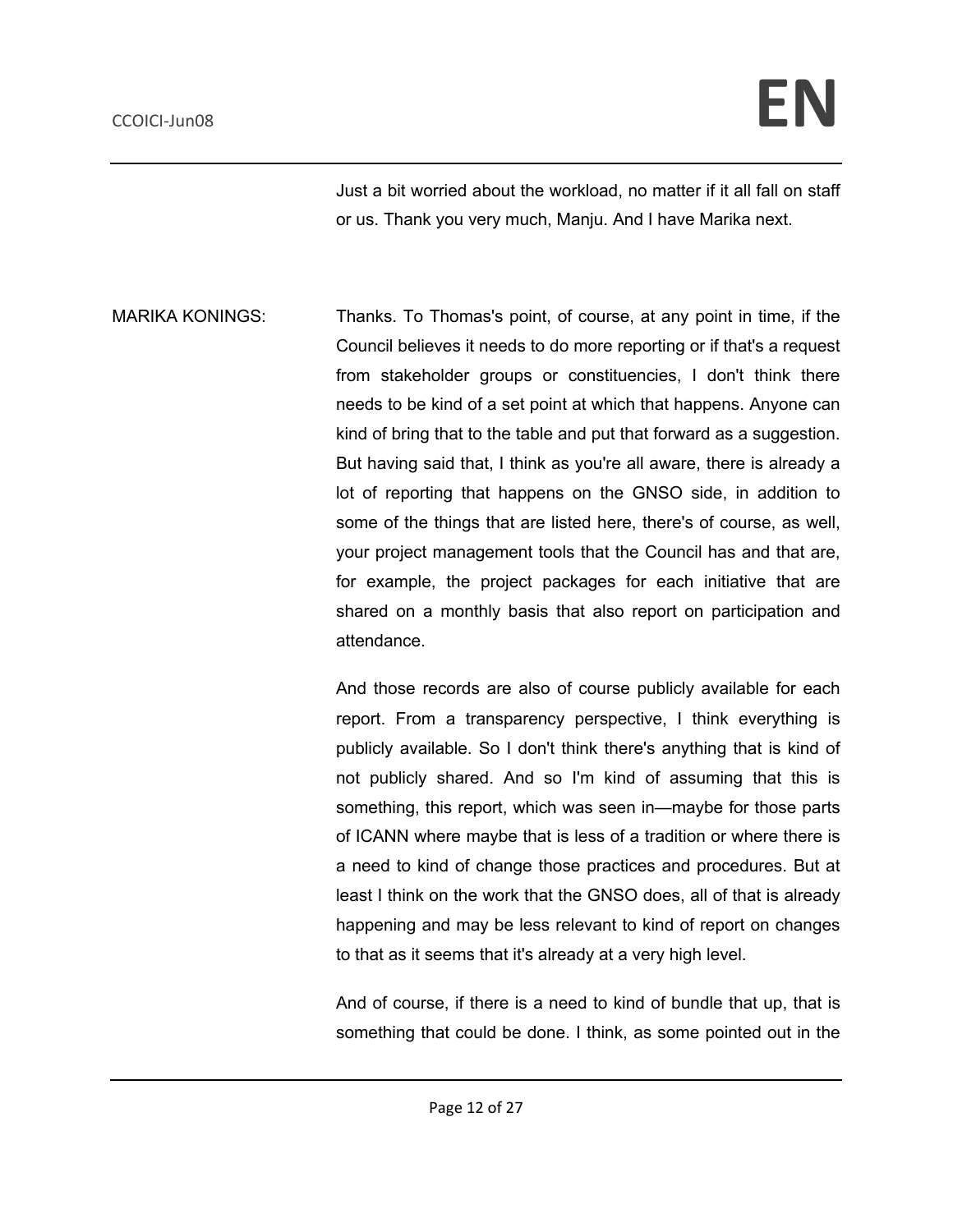chat, that of course does require additional resources. And I think that the group would then really need to think about what purpose would that serve? Who would be the audience for that? And what would it document that is not already available?

And I had also a question, I think for Ariel, so if the group should decide that all the information that is published is already sufficient and there may not be a need to create another separate report, what would then be the appropriate label to just take on this? Would that be not applicable? Or would that be considered already implemented, as it's believed that that information is already publicly available in a separate report and it's not necessary to kind of demonstrate the accountability, transparency and participation levels?

OLGA CAVALLI: Thank you very much, Marika. Thomas next.

THOMAS RICKERT: Yeah, sorry for putting myself in the queue again. Wouldn't it be a way forward to ask for language on ICANN's website or in the annual report pointing at web information on accountability, transparency and participation can be found? Some boilerplate language so that those who are interested in those topics, if they go to the accountability section on ICANN website already, and maybe I should know whether the information there is sufficient, but maybe we could just say for those interested in ICANN's reporting on accountability, transparency and participation, please go to those resources, linking to them, as they speak to exactly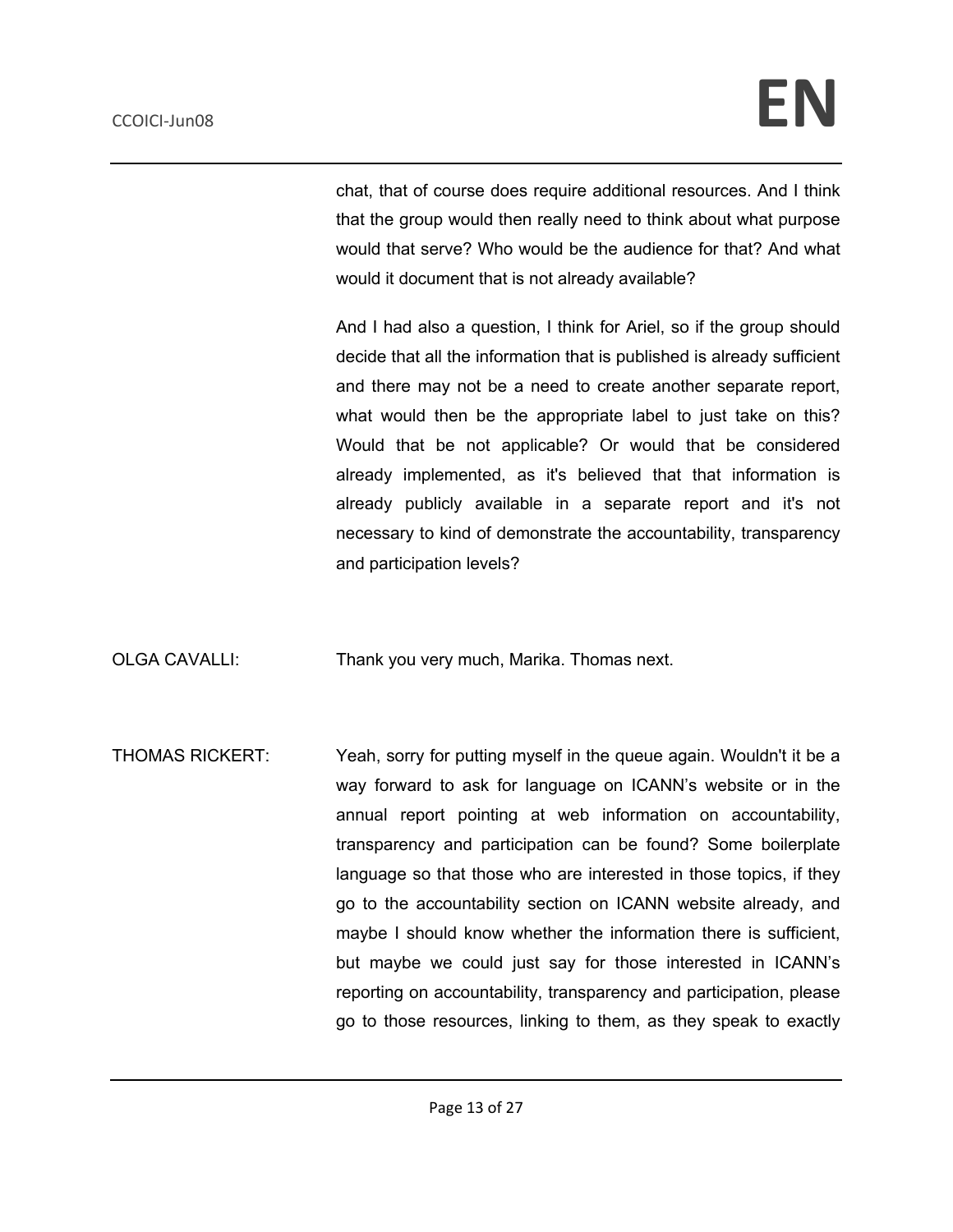these points. I'm making this up on the fly now, but I hope that you can understand the idea.

OLGA CAVALLI: Thank you, Thomas. I think it is a very good idea. And also Sebastien agrees with you. He says he wanted to suggest the same. Sometimes the information is, but it's not easy to find. So a clear point where people can find it could be very useful. Marika, your hand is up next.

- MARIKA KONINGS: Thanks. And I'm probably looking at both you and Ariel, who are I think more familiar with the work that the coordination group is doing, because as far as I understand, I think the coordination group will also look at this specific recommendation more from a kind of overarching perspective. So it seems that if there is indeed a desire that this is done at an ICANN Org level or indeed further linkages provided there, it seems that that may belong in the conversation with the coordination group, because of course, this group is purely focusing on the Council's perspective and applicability of these recommendations to the Council's work, but I think the Coordination Group is more specific in looking at kind of the overall picture and whether there are kind of joint ways in which these recommendations need to be or can be implemented.
- OLGA CAVALLI: Thank you, Marika. Any other comments, other reactions? I see none. So, the suggestion made by Thomas could be feasible. Could we consider that as an option? Ariel, your hand is up.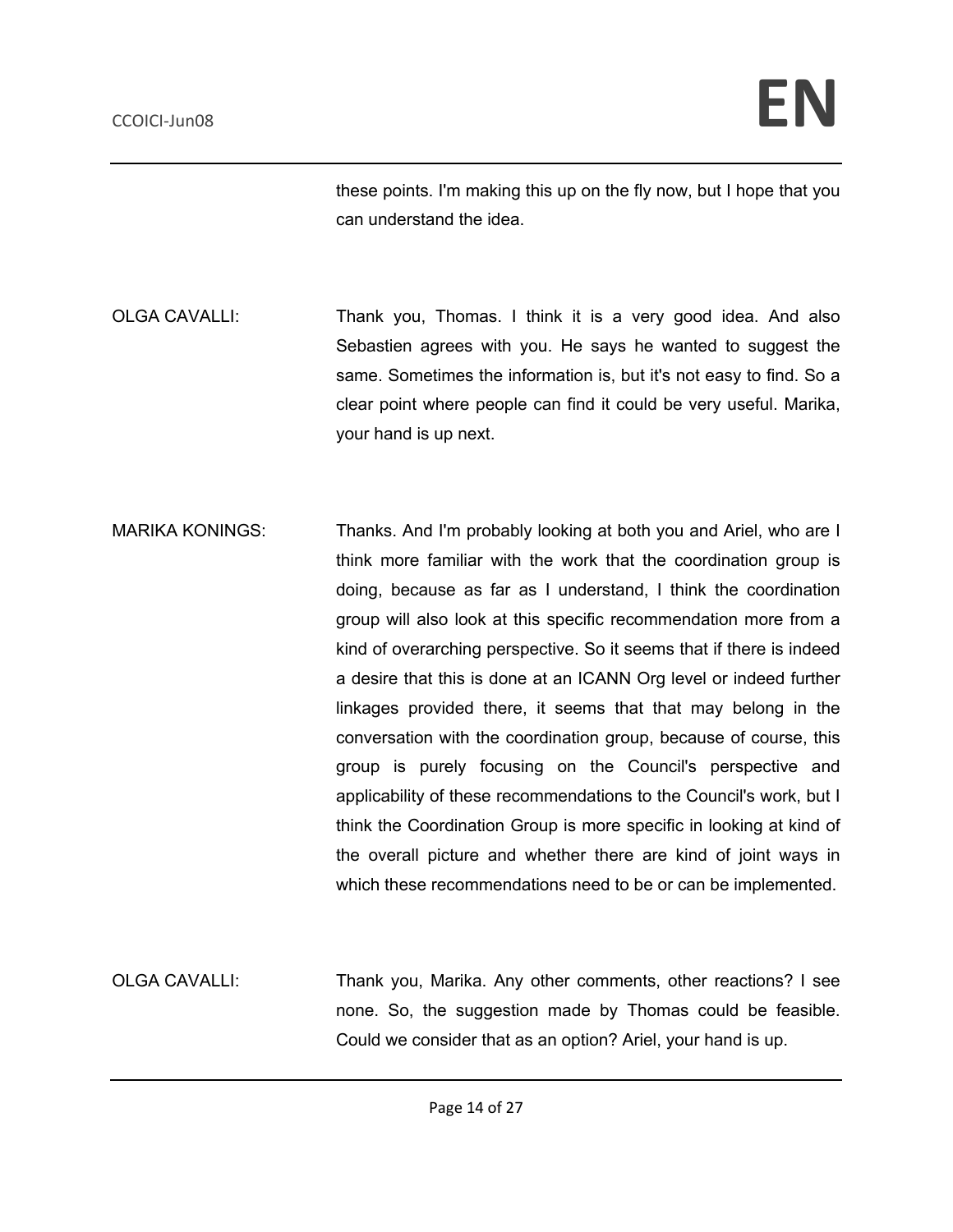ARIEL LIANG: I want to provide some information about what the coordination group has been considering in terms of implementing this in a consistent manner across SOs and ACs. So, this is a template they plan to develop on the community wiki page. So, basically, it will just be like page and it has three sections, one is accountability, then second, transparency, third, participation, and then it will have like two boxes under each section. One is report on prior year, then that's one box. The second box is future plans, that's a second box under each of the sections. So this format will repeat for all these three categories of things.

> And what they envision is the wiki space was set up and each community group, if they decide to report on this, they can go to the page and write down the content directly on the wiki. So everything will be in one place. But this template is pretty barebones. It's pretty simple. And then it's up to the group to decide what content to populate on that wiki. So that's what the coordination group is envisioning.

> I'm sorry, I really shouldn't say it's the coordination group. It's more like the coordination group within ICANN policy staff that support each group. So this isn't like a staff suggestion. It hasn't been brought up to the CCG yet, because it's not one of the recommendations or kind of tasks the CCG should tackle, it's something to be worked out among each individual community group. But that's a staff suggestion how it can be implemented. So it's rather simple.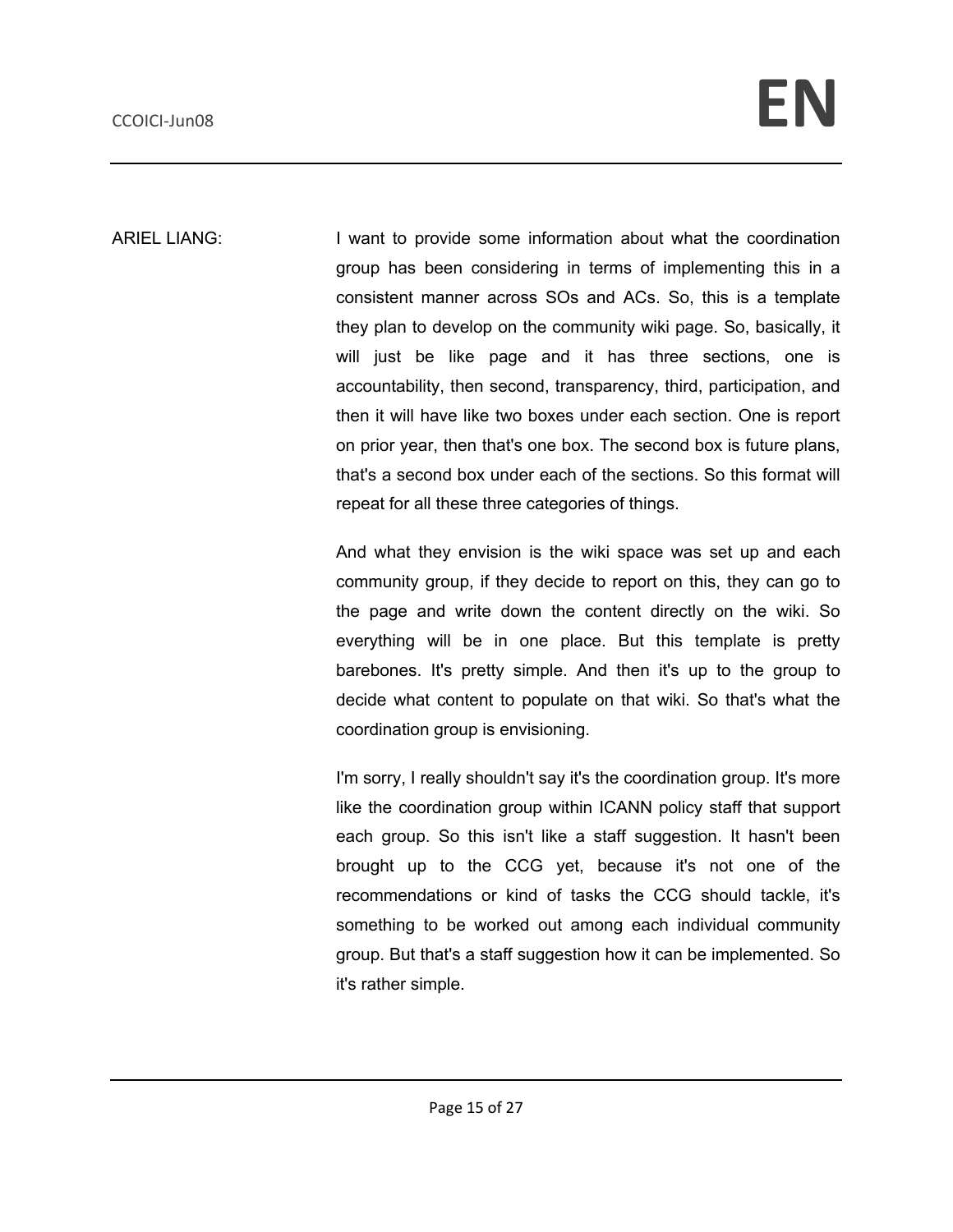And another idea I just thought about is because the Council already has a lot of existing materials, so maybe we could just put the links in that wiki page, under each segment, and then say look at this report from the strategic planning session, for example, to check on the reporting on accountability for the prior year, and then look at this section in the report for future plans. If we already have these information, then we can just link to it on that wiki page. So it's possibly a simple way to fulfill this recommendation. But at the same time, I know that somebody has to take responsibility of doing this. And it will require some work even if it's just repurposing materials or linking to materials. So yeah, I just wanted to provide some information on the staff suggestion how to implement this.

OLGA CAVALLI: Thank you very much, Ariel. I see comments in the chat. Thomas, I think we need to be clear also saying that the information on the [inaudible] SOs and ACs can be found. Marika, I think that option would need to be passed to the coordination group. And it looks that they're already working on it. And Thomas says strong recommendation to the groups should be made that they actually publish information on a regular basis when we worked in this in the CCWG, when the group members at the time actually saw the need for more information to be published about the different SOs and ACs and agrees that should be passed on. Okay, I think that these links here can be useful. I cannot evaluate if it's a big workload and who should be responsible for that. Any other comments, reactions? Also, we can live with what we have now. So this is not mandatory. So for the moment, let's have this in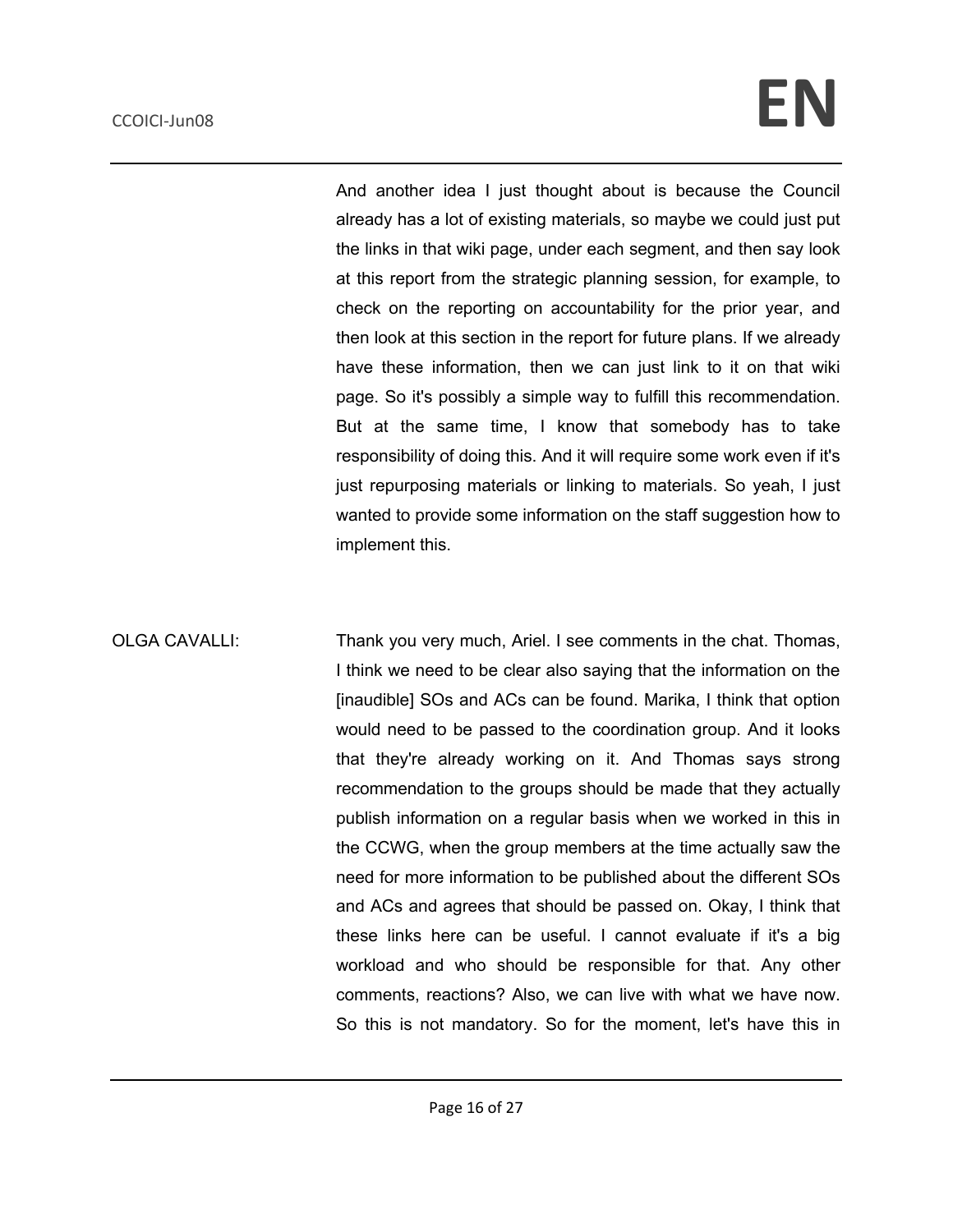mind and move on. Maybe we can park this one and see and think about what we should do. Because it's not mandatory, at least we already have a lot of information. And we can check later if we need the links or not. Any comments to that suggestion? If someone strongly disagrees, please let me know. I see no reaction. So thank you for that. Okay. Ariel, back to you.

- ARIEL LIANG: Thanks, Olga. And also, Thomas for the comments and suggestions. And now we're just wondering from staff side, would you like us to do some fact finding and then see whether we can find the existing language about accountability, transparency, participation on ICANN org website and then see whether there's any linkage we can make in order to help complete this recommendation? Is that the expected action item for staff to do? I'm happy to be corrected. I think Marika's writing's in the chest to me.
- MARIKA KONINGS: Yeah, I can speak to that. Because what I understood from Thomas's suggestion is that there should be on ICANN org website, link that kind of provides information about where general information about accountability, transparency and participation can be found. I don't think that he was talking—and Thomas, please correct me if I'm wrong, he was specifically talking about the Council's information on those items. But that would be more kind of a general, this is where people can go. And as you indicated, I think that the template that's being developed— Thomas gave a thumbs up. So I did understand that correctly. So I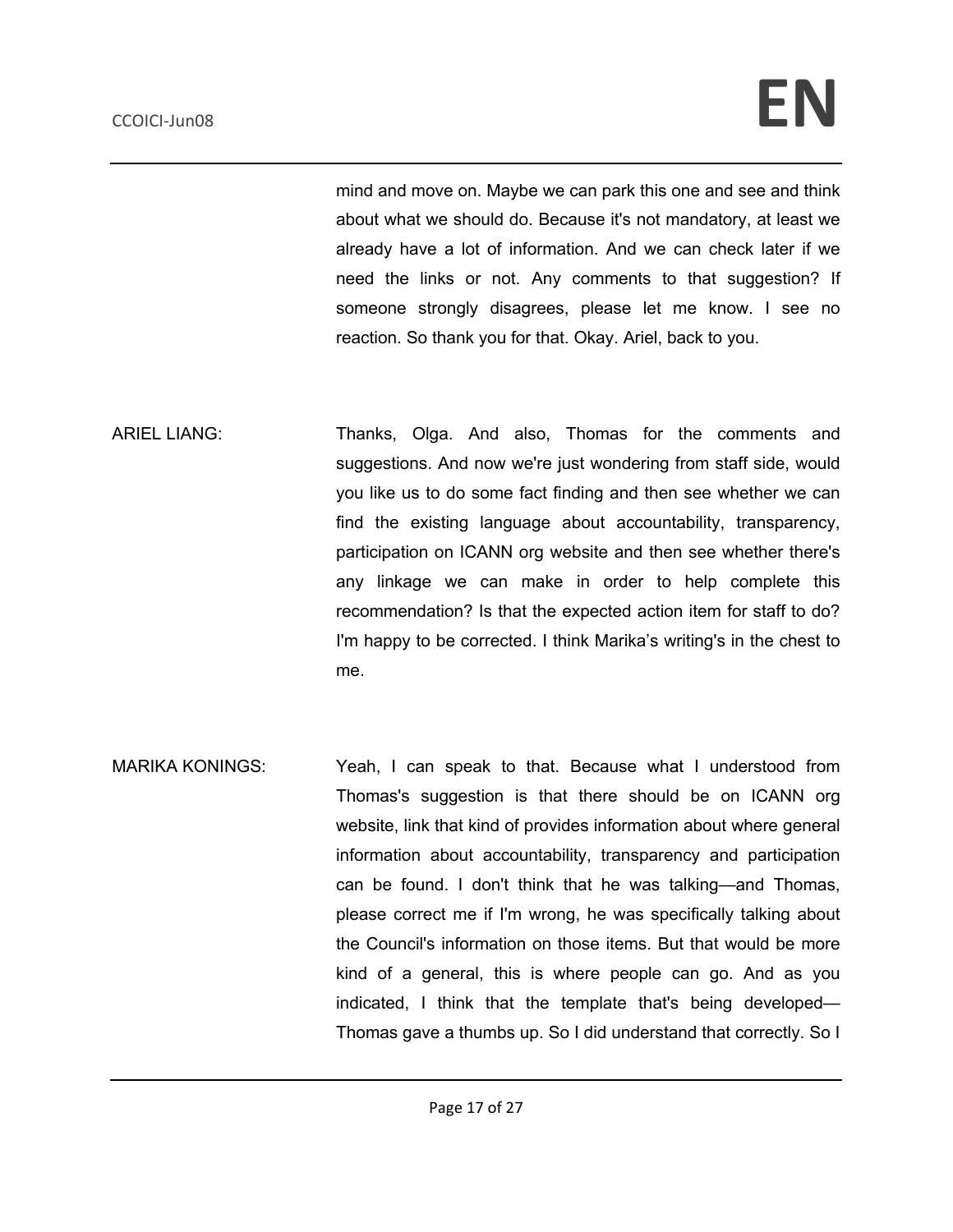think the template that's being developed seems to be a tool to allow for that. And once that has been filled out, I think it's just a question and I think that probably belongs more in the coordination group to kind of indicate to ICANN org that they would like to see that somewhere prominently linked to from the ICANN Org website for those people that are interested to know more about these issues.

So from what I understood, I don't think there's a specific action here for staff, I think there's still the open question is, what will be the appropriate label for this recommendation. If the group agrees that there is no need for a separate report, but we're able to kind of provide links as part of that template, is that sufficient to call it a report? And in that way, can we mark this as completed as information is available, and once that template is available, that the Council can provide the links or staff can help with linking to, for example, the project packages, and where people can find transcripts and recordings, that kind of demonstrate the transparency? So does that make sense? And to mark this as complete, but note that work is ongoing in this CCG that that will allow for kind of further promotion or publication of that. So I don't know, Ariel, I know you're more familiar with the kind of status designations. Does that make sense? Or should this be a not applicable as we're not suggesting here, it seems, to publish a dedicated report but we do believe that kind of the essence of what is being suggested here is already being met through all the information that is already publicly available from Council's perspective?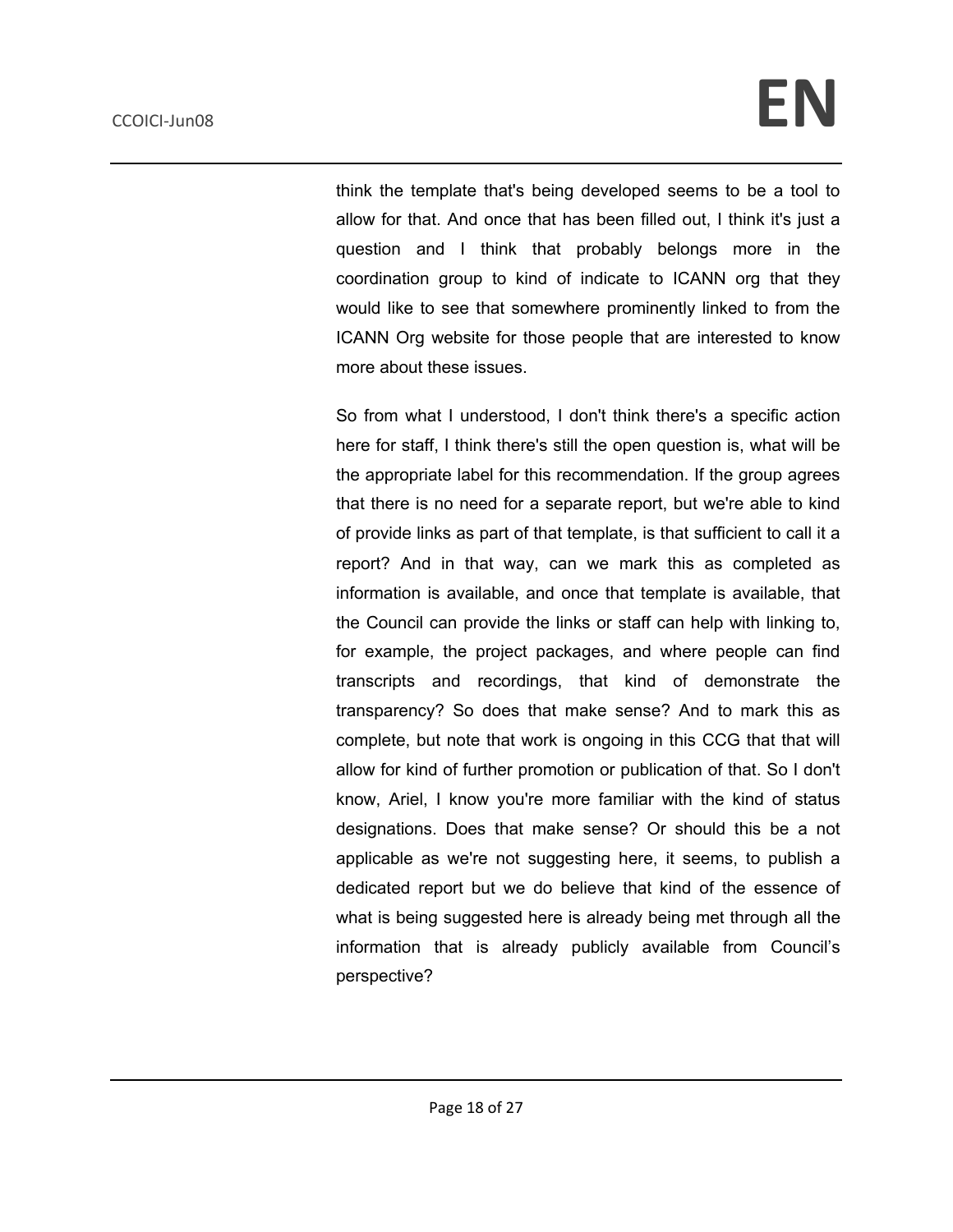ARIEL LIANG: Thanks, Marika. I believe we could mark this as completed because the Council did already have a lot of materials related to accountability, transparency, participation, it's just not in the form of a report. But once this template is up and running on the wiki page, and possibly we can ask whether we can link this wiki page to ICANN org website for more prominence, then we could just simply include GNSO Council's existing materials in that wiki and without writing new content, because all the things are in the existing reports already. So perhaps we can just mark it as completed and then note, I guess, pending the final launch of that template, and then the wiki space so that we can include the relevant materials from the Council in there to fulfill this recommendation. I see also Berry has his hand up.

OLGA CAVALLI: Thank you. Thank you very much, Ariel. Berry, you're next.

BERRY COBB: Thank you. Just thinking about this, I tend to agree that this is the right approach for now, at least just trying to get an inventory of the things that might go into such a report. And the reason I say this is, instead of actually trying to create an annual report now, is when we think about from the results of ATRT3, and at some point and parallel to the holistic review, the pilot of the holistic review, and kind of assuming what comes out of that is that this notion of continuous improvement is pushed out to the SOs and ACs instead of organizational reviews and those kinds of things, one requirement for that would be that there is also an annual report created by each SO and AC that would highlight the things that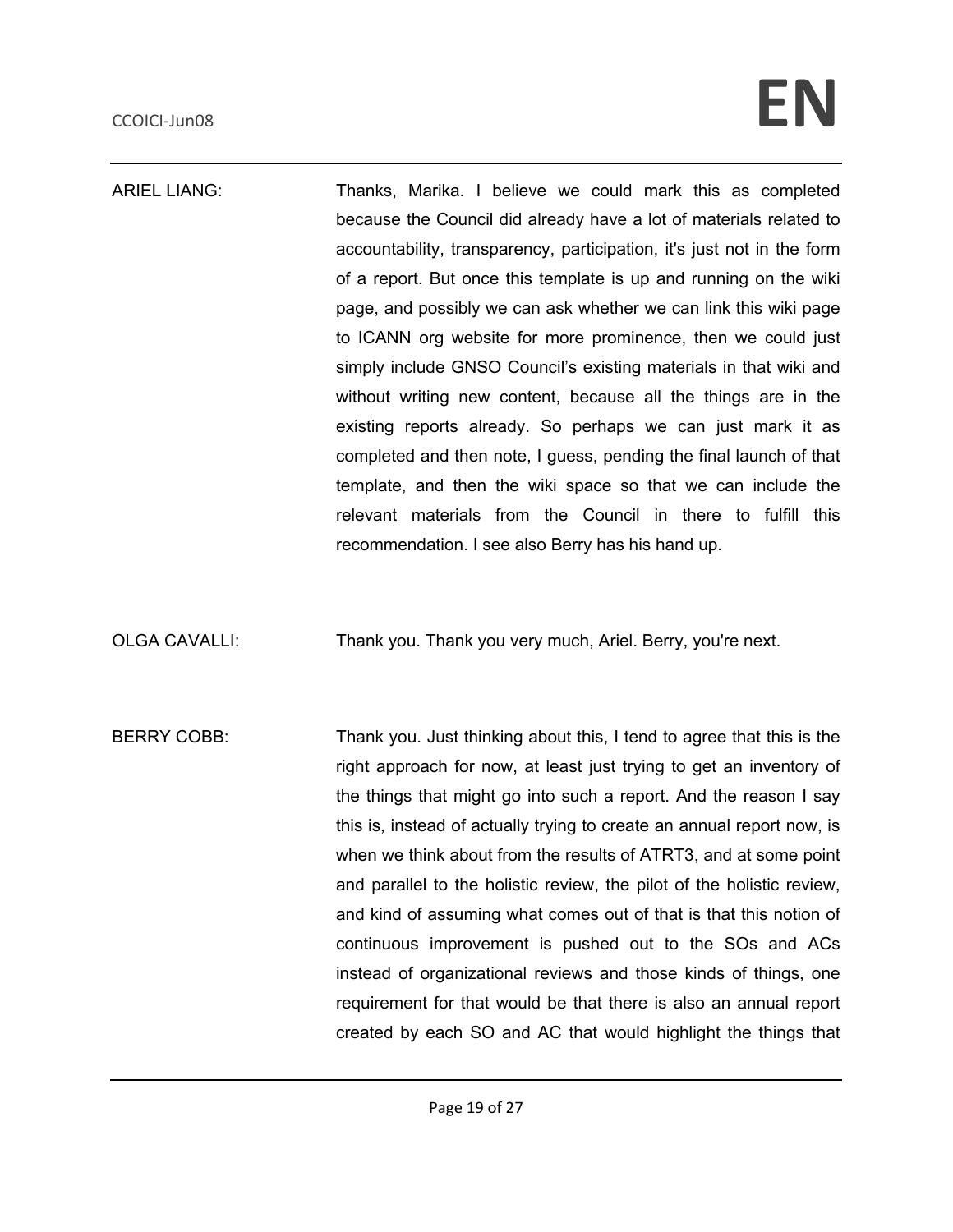were improved or worked on in the prior year in the context of continuous improvement. And most of the items you have listed here are the very types of materials that would also go into that, in addition to just a higher level of accountability and transparency stuff. So just kind of, in summary, the inventory of all of this is a good start, let's not necessarily try to go and complete an annual final report just in this context, but keep it as a parking lot item for when this bigger action comes the GNSO's way, and maybe we kind of merge them together. Thanks.

- OLGA CAVALLI: Thank you very much, berry, for the suggestion. Any other comments, reactions, agreements? So my summary for the moment is that if we can have these links included in this Wiki, that will be the next step. Or staff should check about how much time do you need for that. And we can just say that with all the information provided and produced by GNSO, this is already completed. Berry or Marika, are we going to do the link thing, or we just consider this as completed? I'm a bit lost at the moment.
- ARIEL LIANG: Let me see whether there's any other status that might be applicable to it. So maybe we could also use this kind of status to indicate the current status as partially complete. Because we already have these existing materials in the Council that could potentially populate the content of that report. But it's not done yet because we haven't seen the wiki page being set up and the template is up and running. And there may be some further instructions to help the group populate the content in that report.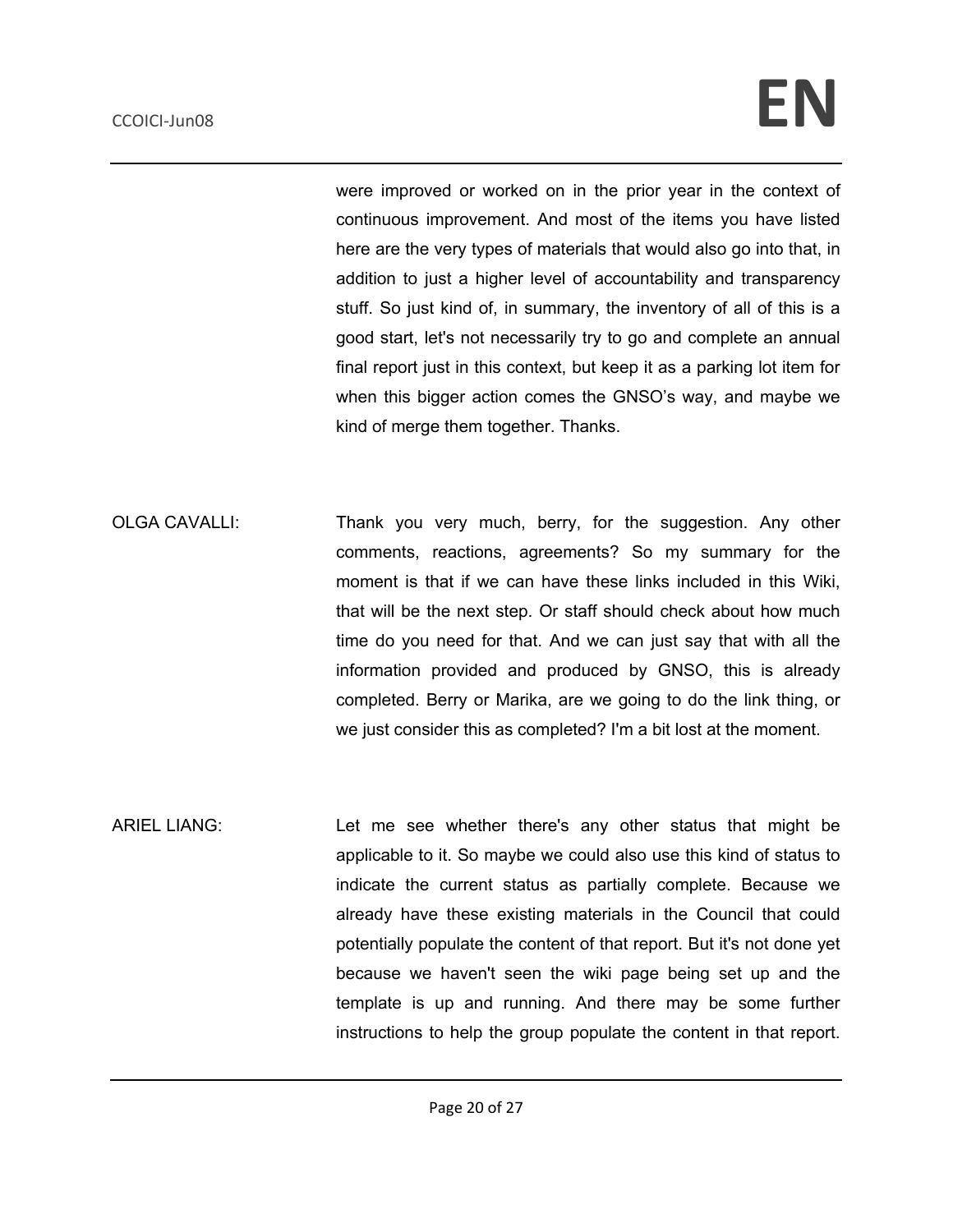So once we've seen that, then we could try to link to the existing materials to Council, then it will be fully complete.

So maybe, at this point, we could just mark it as partially complete. And then from staff side, we could touch base with the colleagues that are overseeing the Work Stream 2 recommendation implementation and see whether we can find additional information on this recommendation. And then maybe we can socialize the idea of linking the existing material from the Council to that template and then see what their feedback is and whether that will be regarded as completed, if we do it that way. Maybe for the sake of progress for now, and then we can mark it as partially complete at the moment. And then after we touch base with the other colleagues that are working on Work Stream 2 recommendations, we can come back and provide further details to help the group fully complete this recommendation. Open to suggestions.

OLGA CAVALLI: Very good suggestion, Ariel. Marika.

MARIKA KONINGS: I think Ariel made a very good suggestion here, because I think that kind of reflects as well in the rationale, we can kind of say, look, we consider this complete from the perspective that all this information is already available. But the partial part is that we think, indeed, once this template is available, we could provide it there. And then there will be a kind of one stop shop for anyone interested in this topic can find information both on what Council is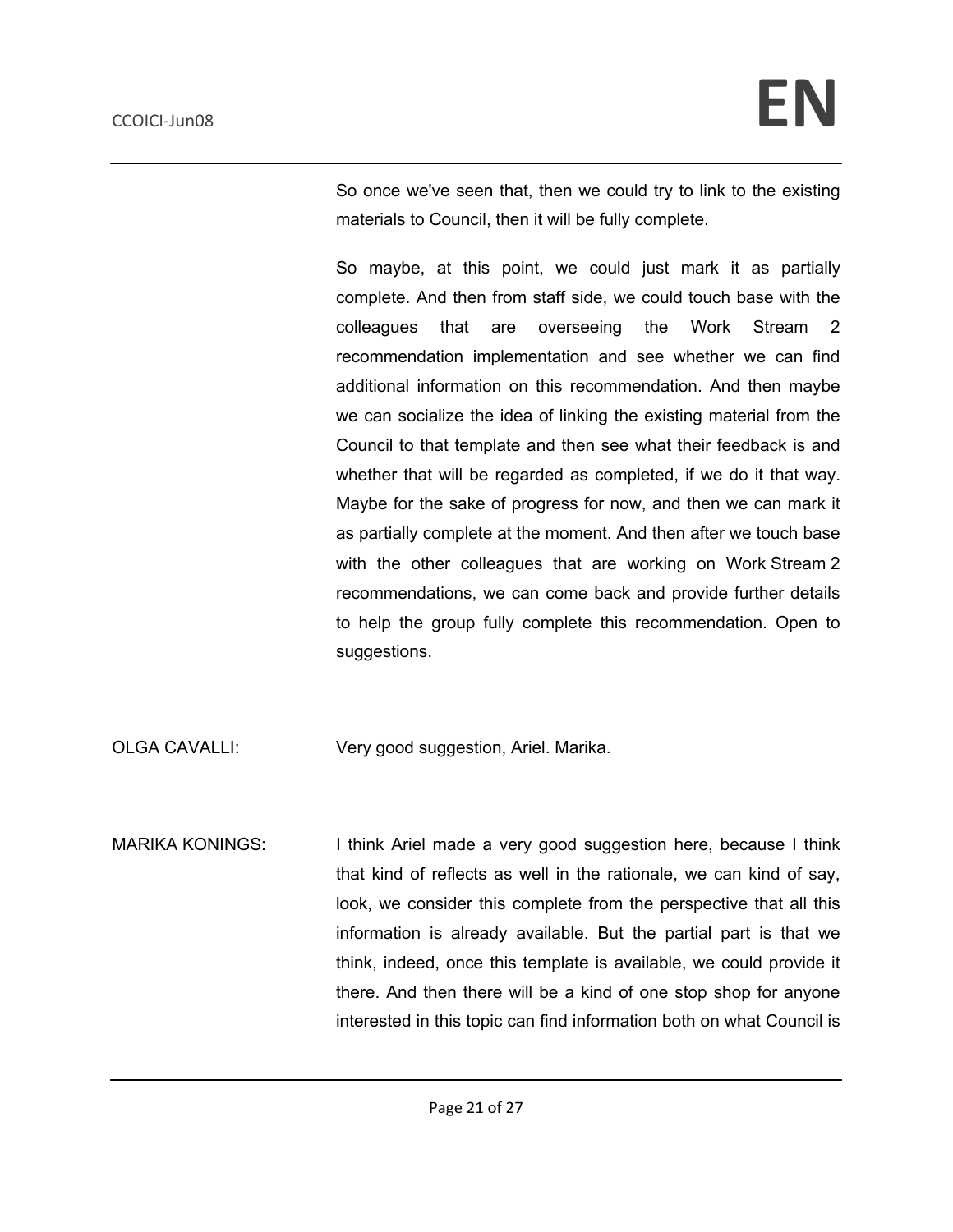doing, but also any other group that publishes its information there. So I think that is really for the CG to kind of lead that and we can link to that. And of course, once that work has happened, then I guess the status will change to complete.

OLGA CAVALLI: Thank you, Marika. So the question to the group is, are we okay marking this as partially complete? Comments, reactions, agreements, non-agreements? Should I take silence as a yes? Manju says yes, partially complete. Thank you. Thank you, Thomas says yes. Flip says okay. Plus one from Seabstien. Yes for Wisdom. And [inaudible] Desiree.

DESIREE MILOSHEVIC: Yes.

- OLGA CAVALLI: Thank you. Thank you very much, Desiree. So I think it's a very good suggestion. And let's move on.
- ARIEL LIANG: Thanks, everybody, for the input and suggestions. So moving on to 6.1.6. This recommendation says each empowered community decisional participant should publicly disclose any decision it submits to the empower community administration. Publication should include description of processes followed to reach the decision.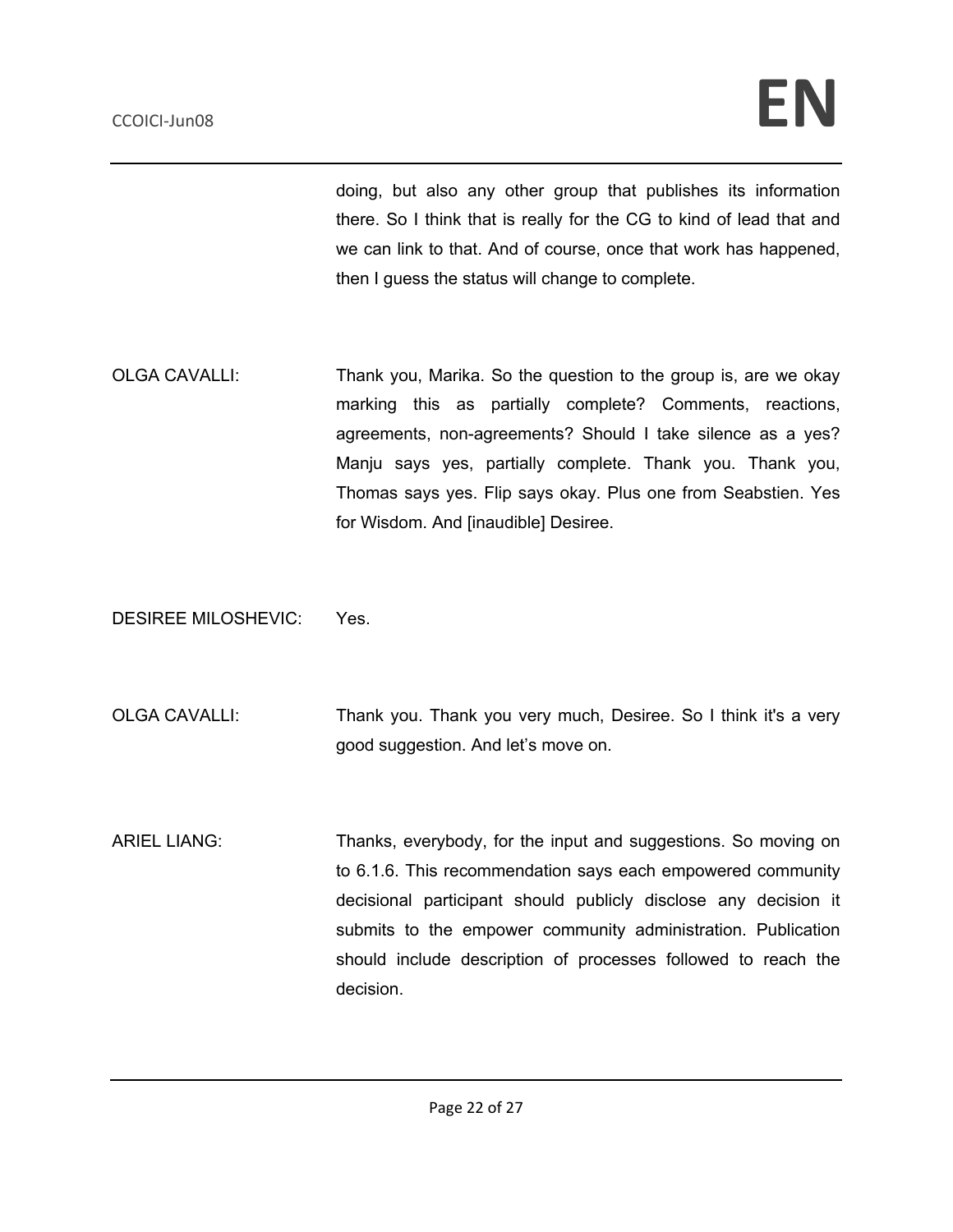## **CCOICI-Jun08 EN**

So this recommendation, we believe it has been completed because, first, for the GNSO Council, all formal decisions, including future decisions to be submitted to the EC, are published or will be published on the GNSO website. And it's in the form of the resolutions. And I'll just quickly click on the link. I believe everybody should be familiar with this page where all the resolutions are documented. And also all communication from the GNSO Council to other entities such as ICANN Board, the ICANN Org, other community groups, and also the empowered community administration are published on the correspondence page on the GNSO website. And I would also just want to quickly show it. This is the correspondence page where all these letters, communications are published. So in that way, we have satisfied the requirement of publicly disclose any decision in this recommendation 6.1.6.

And the second point I want to make is that in the previous meetings, we went through the guidelines and templates that were developed for the Council to fulfill its role and obligation as a decisional participant in the empowered community. So in the guidelines, it has include requirements, process, and also timeframe for communicating GNSO Council's decision to the EC administration. And also what to include there, and there's a requirement for publicly disclosing these decisions too.

So I won't go into detail of that because we did look at some of these relevant materials in the previous meeting so this is just a reminder that for EC related actions, the Council has templates and guidelines for that. And it has the requirement for publicly disclosed decisions submitted to the empowered community. So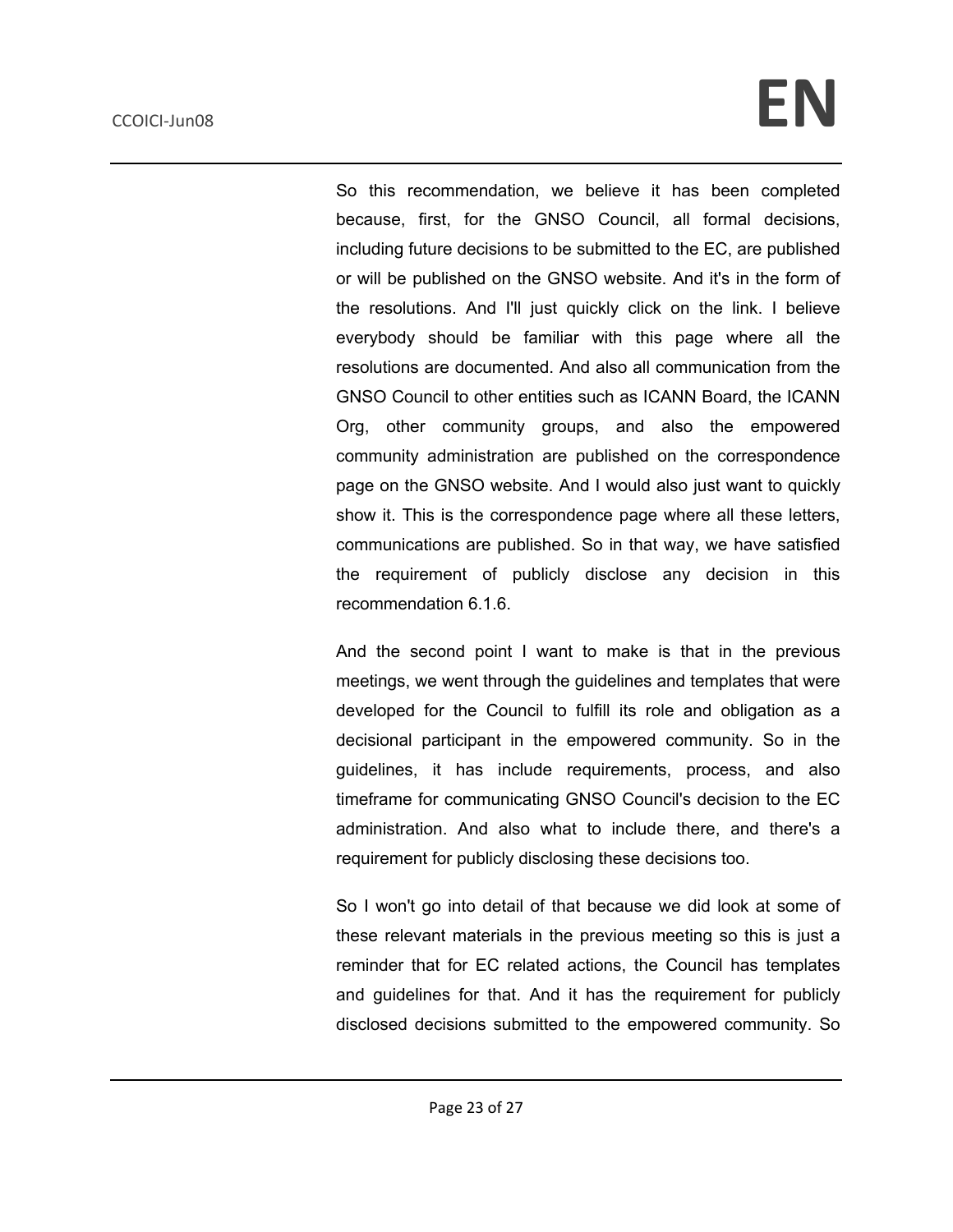because of these mechanisms already in place, we believe this recommendation is completed. And happy to hear comments, suggestions, input.

- OLGA CAVALLI: Thank you very much, Ariel. Are we in agreement that selfassessment 6.1.6 is complete? Manju agrees, yes, completed. Thank you very much. Okay from Flip. Thank you. Thank you, Thomas. Agreed. Plus one from Sebastien. Wisdom agrees. Desiree. But I think there's general agreement. So let's move on.
- ARIEL LIANG: Yeah. Thanks, everybody. So we're going to the last sub recommendation under 6.1, accountability. So the one we're looking at is 6.1.7. It says links to SO/AC transparency and accountability policies, procedures and documented practices should be available from ICANN's main website under accountability. ICANN staff would have the responsibility to maintain those links on the ICANN website.

And I think this might be the comment from Thomas earlier about having a prominent place on the ICANN Org website to link to transparency accountability related information. So what we've assessed is it's not applicable for action, because it clearly indicates it's for ICANN staff to have the responsibility to maintain those links on the website. So it's not applicable for action for the Council. But I guess what I want to note is once this action is being implemented, then maybe Council will need to coordinate with ICANN Org staff to make sure we got the right materials to be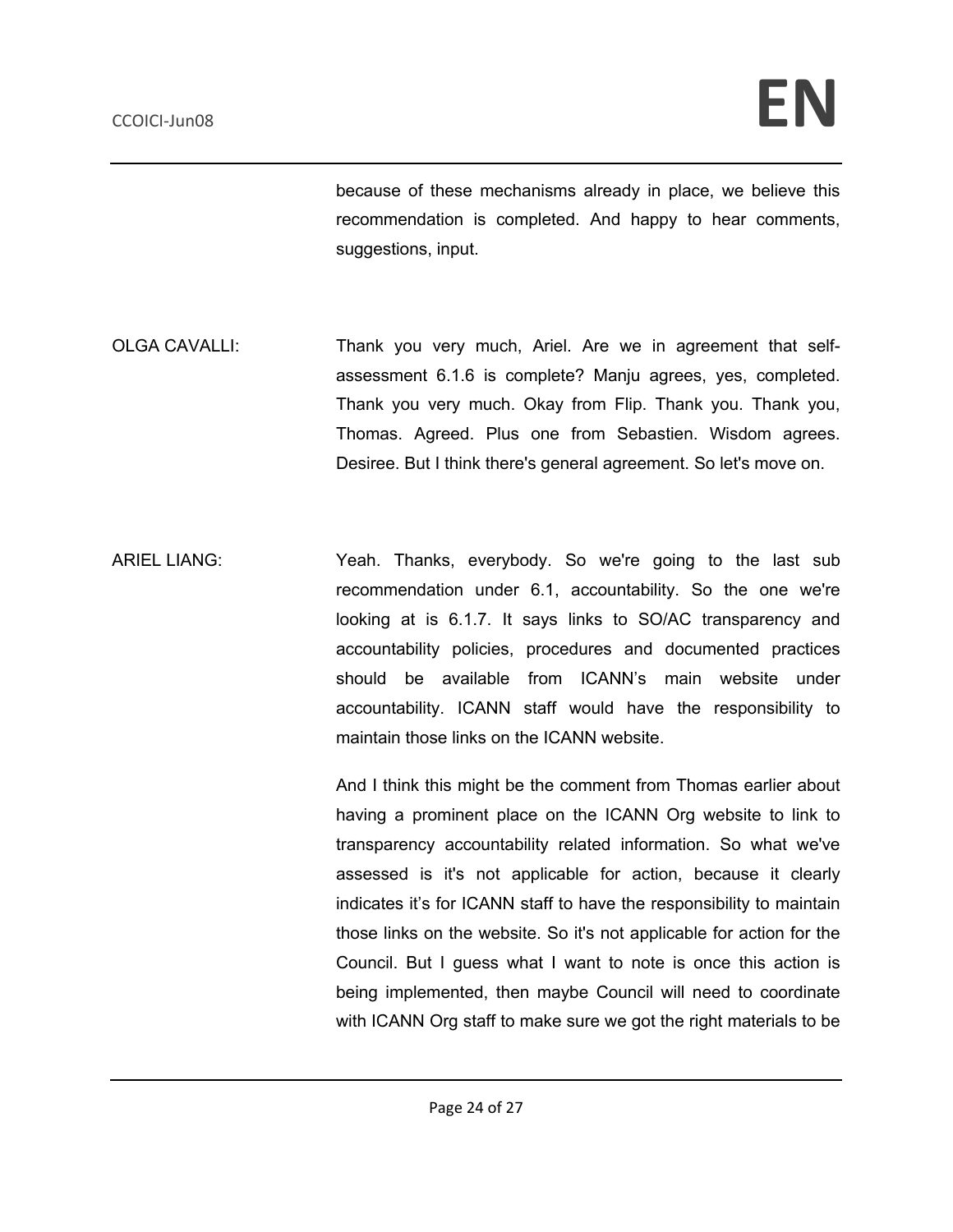linked from that webpage. But anyway, this hasn't happened yet. And we'll just wait and see [inaudible] ICANN staff come back to the Council for this. But this is not applicable for the Council.

- OLGA CAVALLI: Thank you very much, Ariel. Are we okay, considering that 6.1.7 is not applicable for action for the GNSO? Comments, questions, reactions. Are we in agreement with suggested course of action from staff? I think this is quite clear, the responsibilities that yeah, it's not applicable. Thank you, Sebastien. Thank you, Thomas. Agreement. Wisdom, Flip. Thank you very much. Yeah, it's clear that it's not related—related with staff. Thank you Antonia. Also agreement. We still have five minutes. Thank you, Desiree. Marika, your hand is up.
- MARIKA KONINGS: Yeah, thanks, Olga. I think you were getting to the same point, as we only have five minutes left, maybe it makes sense to pick up on 6.2 for the next meeting and maybe we can just have a few minutes to discuss when to have that next meeting.
- OLGA CAVALLI: Okay, should we have the meeting right after the ICANN meeting? This means the week of the  $20<sup>th</sup>$ , or we could give us one week for recovering from the ICANN meeting, and we meet on the following week of the  $29<sup>th</sup>$ . Your comments, suggestions are welcome. Should we meet on the  $22^{nd}$  or on the  $29^{th}$ ? Marika, are we in a hurry with this? Are we okay with the timeline? Are we behind schedule?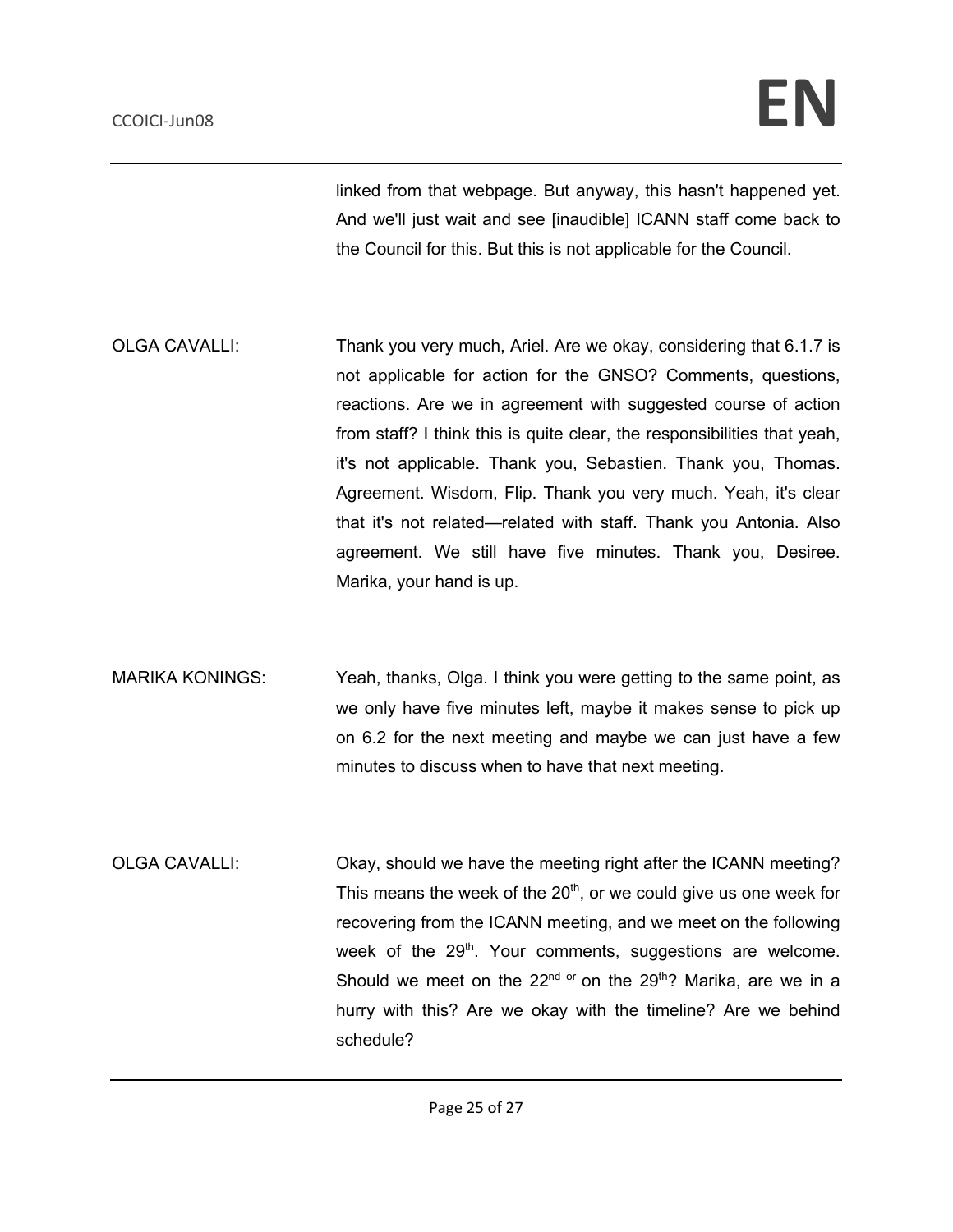MARIKA KONINGS: I think from a staff perspective, I think we're making really good progress. So from our perspective—and I think that has been tradition to take off the week after an ICANN meeting as many people may still be traveling. So from our perspective, it's no issue to have the next meeting on the 29th.

> And just to note, after this recommendation, because now we've kind of gone through a number of recommendations where it's more merely a question of confirming status, the last recommendation on the list is one that may require a bit further work. I think from a staff perspective, we're hoping to have some conversations with experts on the human rights framework to get a better sense of what might have been envisioned so we can also kind of prepare that conversation. But that will be a slightly different approach than what we've done so far. But from a staff perspective, I think we're making really good progress. So no problem in reconvening on the 29th.

OLGA CAVALLI: I see comments in the chat that. If we are not behind schedule, we can skip the week of the  $20<sup>th</sup>$  and go directly to a meeting on the  $29<sup>th</sup>$ . I think there's agreement. And okay, Desiree, thanks for letting us know that you're busy July 1 to 8.

> Okay. Thank you very much for all your inputs, comments. I think we have a very productive meeting. I wish you good flights or trains or however you're getting to The Hague. I will take a very long flight as usual from the south where I live, and I hope to see